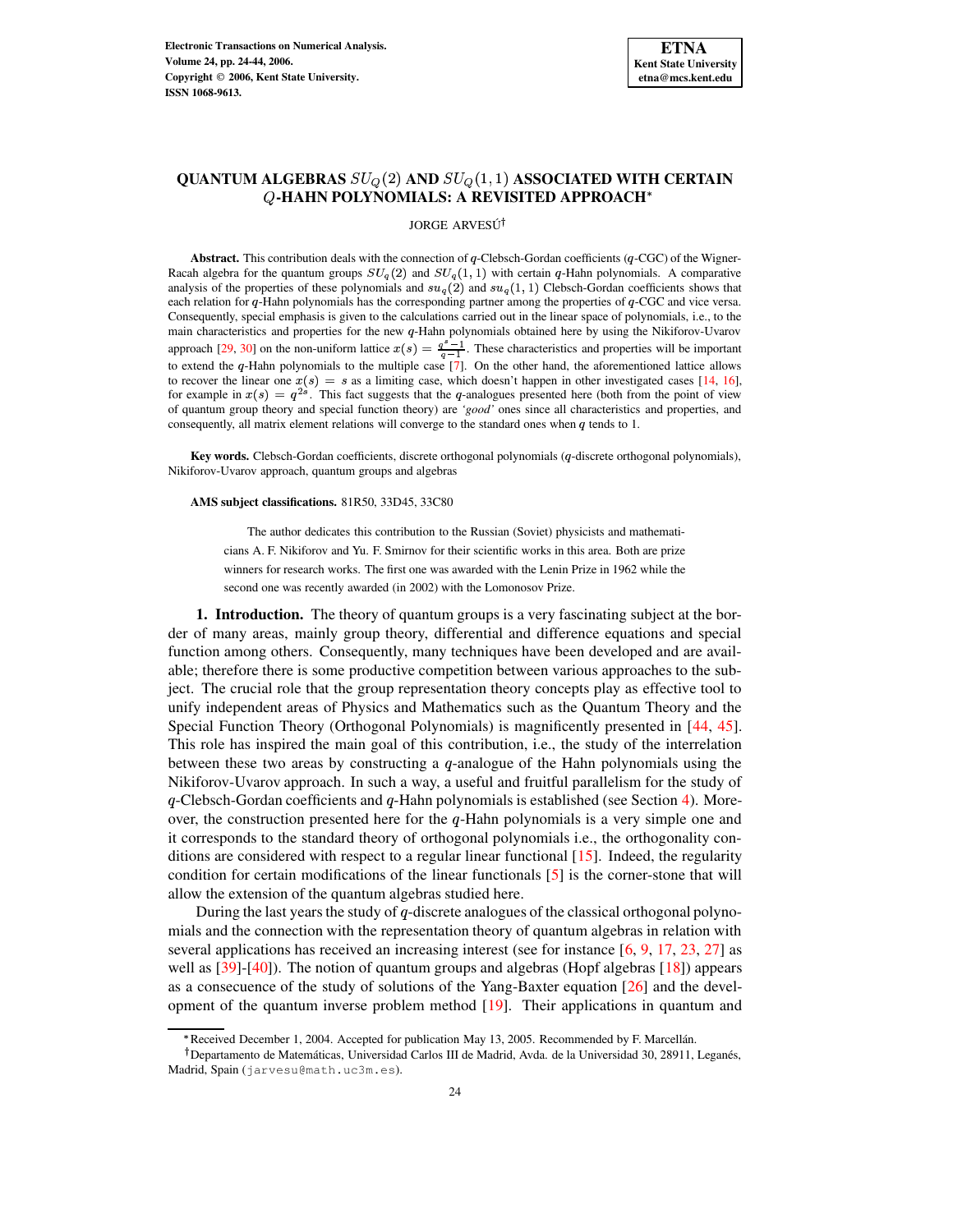**ETNA Kent State University etna@mcs.kent.edu**

# $su_q(2)$  and  $su_q(1,1)$  associated with  $q$ -hahn polynomials  $25$

statistical physics were practically immediate  $[43]$ , especially for the study of the  $q$ -deformed oscillator [\[9,](#page-19-6) [27\]](#page-20-4), description of the rotational and vibrational spectra of deformed nuclei  $[10, 12, 32]$  $[10, 12, 32]$  $[10, 12, 32]$  $[10, 12, 32]$  $[10, 12, 32]$  and diatomic molecules  $[3, 11, 13]$  $[3, 11, 13]$  $[3, 11, 13]$  $[3, 11, 13]$  $[3, 11, 13]$ . As a consequence, a big amount of material can be gathered under the title 'quantum algebras', and therefore, any communication on this topic that serves both as a survey and research paper -like this communication- must necessarily be summarized. This partially answers to the question about the dedicatory of this contribution, since here are summarizing some ideas of both Researches. Despite the contributions of other authors we have focused the attention of the reader in the techniques and methods developed by A. F. Nikiforov and Yu. F. Smirnov. However, a suitable list of references is included.

The knowledge of CGC, Racah coefficients ( $6j$  symbols) and  $9j$  symbols is essential for understanding the corresponding quantum physical problem since all matrix elements of the physical quantities are proportional to them (see [\[36,](#page-20-10) [37\]](#page-20-11)). Based on this well known fact we investigate the relation between the Clebsch-Gordan coefficients –also known as  $3j$  symbols– [\[42\]](#page-20-12) for the quantum algebras  $su_q(2)$  and  $su_q(1, 1)$  with q-analogues of the Hahn polynomials on the non-uniform lattice  $x(s) = \frac{q-1}{a-1}$ . Although several authors have investigated the connection between different constructions of the Wigner-Racah algebras for the  $q$ -groups and  $q$ -algebras and the polynomials orthogonal with respect to discrete measures (see [\[4,](#page-19-16) [16,](#page-19-2) [22,](#page-19-17) [25,](#page-20-13) [28,](#page-20-14) [33,](#page-20-15) [34,](#page-20-16) [45\]](#page-20-3)), the resulting properties for such polynomials could not have in return classical analogues. For instance, the connection of CGC with some  $q$ -analogue of the Hahn polynomials for  $x(s) = q^{2s}$  was studied in [\[16\]](#page-19-2), however to recover the parameters involved in different characterizations for these polynomials as well as their connection with standard group representation is not possible as a simple limiting case  $(q \to 1)$  since many of these parameters under this limiting operation disappear (go to zero); consequently the corresponding physical relations lose sense (see Section  $5$ ). The same could happen with some q-analogues of the Kravchuk and Meixner polynomials for  $x(s) = q^{2s}$  in connection with the Wigner D-functions and Bargmann D-functions for  $su_q(2)$  and  $su_q(1,1)$  algebras that was established in [\[14\]](#page-19-1). These questions should be study in forthcoming publications.

Therefore a natural question appears: What  $q$ -analogues in connection with physical problems should be constructed? Recently, in [\[2\]](#page-19-18) based on the Charlier case the authors show that the lattice  $x(s) = q^s$  is not a proper choice in the sense that to recover the linear ones  $x(s) = s$  is not possible by taking limits as we have already mentioned. Instead, a good choice is  $x(s) = \frac{q-1}{q-1}$ , such that when q tends to one we recover the classical linear lattice, and the constructed polynomials are 'good' q-analogues of the classical ones. Moreover, all characteristics related to such  $q$ -polynomials will tend to the classical ones for the aforementioned limit case  $(q \to 1)$ . This fact, is crucial when we are dealing with physical concepts instead of mathematical ones.

The present communication is written in a narrative way without loss of mathematical rigor. We have stressed simplicity of ideas at the expense of a formal mathematical presentation. Consequently, the customary sequences of definitions, lemmas and theorems will be omitted; nevertheless a mathematical rigor in all the arguments has been kept. Thus, the presentation of the results is self-contained and mostly elementary. As a consequence the only prerequisites are a good understanding of the fundamentals of group theory and orthogonal polynomials. The structure of the paper is as follows. In Section [2](#page-2-0) we summarize some necessary formulas and relations concerning  $su_q(2)$  quantum algebras and q-analogues of the CGC. In Section [3](#page-4-0) we quickly sketch the more important aspects of the Nikiforov-Uvarov approach. This will facilitate the willpower of the reader for understanding the next calcu-lations carried out in Section [4](#page-7-0) in order to obtain the main data of the  $q$ -Hahn polynomials. It is important to remark that the aforementioned approach is connected with the solution of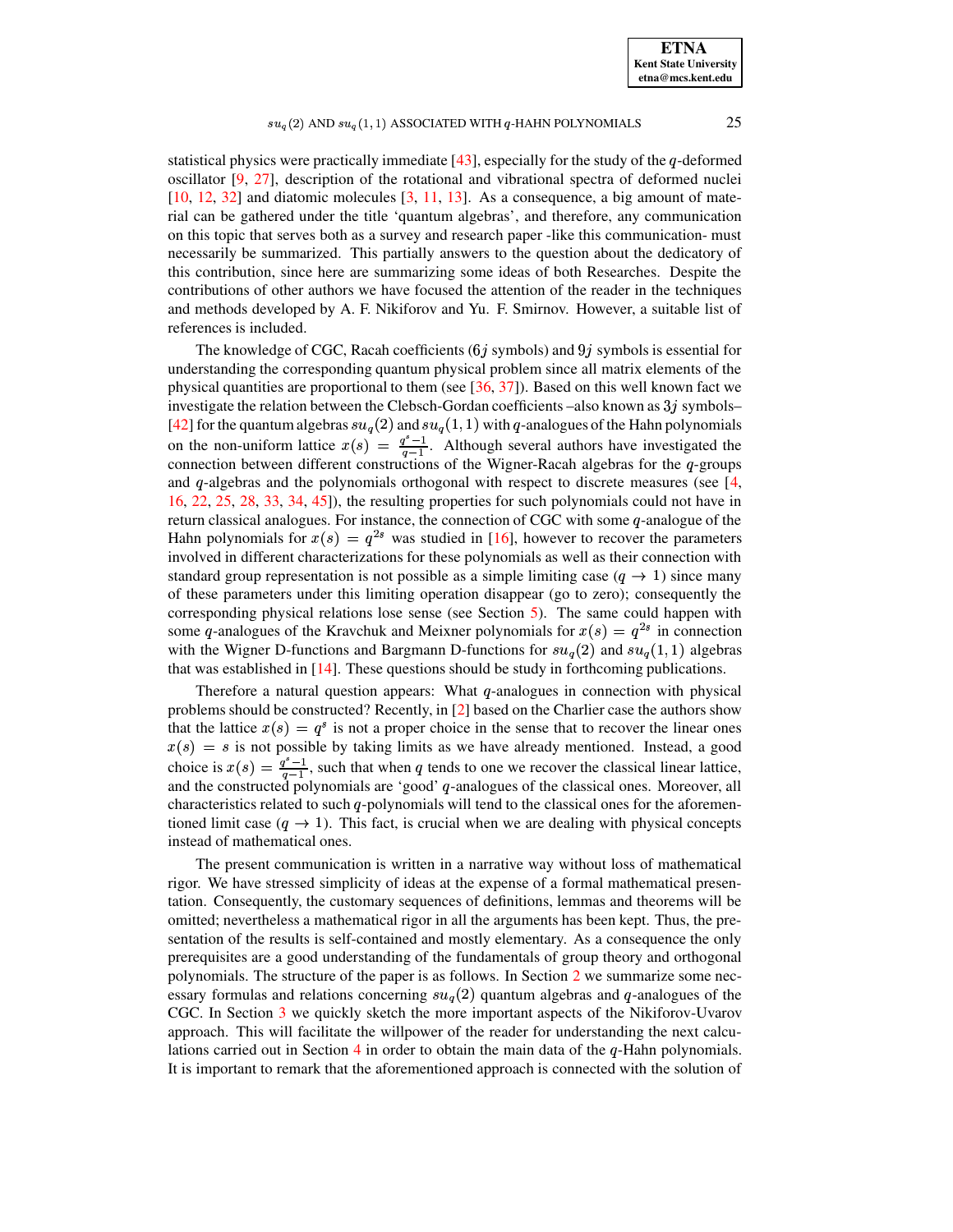the eigenvalue problem for the second order finite difference equation on a quite general lattice. The solutions for such an equation have several properties similar to the solutions of the Schrödinger equation. Thus, this approach is close to the standard quantum mechanical methods since it allows to use rather fruitfully the physical intuition in the analysis of appeared problems. The Section [4](#page-7-0) contains a lot of calculations so the author kindly ask the reader to be patient during the reading of this section. In fact, a lack in [\[29\]](#page-20-0) will be covered since in most of the papers related to the Nikiforov-Uvarov approach the authors did not study concrete families (up to the papers  $[2, 4, 33]$  $[2, 4, 33]$  $[2, 4, 33]$  $[2, 4, 33]$  $[2, 4, 33]$ ). Actually, a non-included in  $[29]$  expression involving the difference derivatives of the  $q$ -Hahn polynomials with the polynomials itself (difference recurrence relation) is obtained. Furthermore, a comparative analysis of the properties of the  $q$ -Hahn polynomials and  $q$ -CGC is also given. Hence, the interpretation of the representation theory for  $su_q(2)$  and  $su_q(1,1)$  in terms of the q-Hahn polynomials is established. The Section  $\overline{5}$  $\overline{5}$  $\overline{5}$  is devoted to a brief presentation of the q-Hahn polynomials in the exponential lattice  $x(s) = q^s$  in order to emphasize the 'improper' choice of such a lattice for the construction of physical  $q$ -analogues. Finally, the Section [6](#page-18-0) includes some conclusions and remarks.

<span id="page-2-0"></span>**2.**  $q$ -Clebsch-Gordan coefficients for the  $su_q(2)$  quantum algebra. The aim of this section is to prepare all the necessary results concerning the  $q$ -Clebsch-Gordan coefficients  $[41]$  for the comparison with the properties of q-Hahn polynomials given in the Section [4](#page-7-0) below.

In [\[35,](#page-20-18) [36\]](#page-20-10) the authors define the quantum algebra  $su_q(2)$  in the standard way using the three generators  $\mathcal{J}_0, \mathcal{J}_+$  and  $\mathcal{J}_-$  with the usual properties

$$
[\mathcal{J}_0, \mathcal{J}_\pm] = \pm \mathcal{J}_\pm, \quad [\mathcal{J}_+, \mathcal{J}_-] = [2\mathcal{J}_0]_q,
$$
  

$$
\mathcal{J}_0^\dagger = \mathcal{J}_0, \quad \mathcal{J}_\pm^\dagger = \mathcal{J}_\mp,
$$

where

$$
[\mathcal{J}_{\nu},\mathcal{J}_{\nu}]=\mathcal{J}_{\nu}\mathcal{J}_{\nu}-\mathcal{J}_{\nu}\mathcal{J}_{\nu},\quad \nu,\nu=\{+,-,\pm,\mp,0\},\quad [n]_q=\frac{q^{\frac{n}{2}}-q^{-\frac{n}{2}}}{\kappa_q},\quad q=e^{\frac{h}{2}},
$$

<span id="page-2-1"></span>and

$$
\kappa_q = q^{\frac{1}{2}} - q^{-\frac{1}{2}}.
$$

The above expression  $[2\mathcal{J}_0]_q$  means the corresponding infinite formal series.

For  $su_q(2)$  quantum algebra the irreducible representations  $D<sup>j</sup>$  with the highest weight  $j = 0, \frac{1}{2}, 1, \ldots$  are determined by the highest weight vector  $|jj\rangle_a$ , such that

$$
\mathcal{J}_{+} |jj \rangle_{q} = 0, \quad \mathcal{J}_{0} |jj \rangle_{q} = j |jj \rangle_{q}, \quad \langle jj|jj \rangle_{q} = 1,
$$

and

$$
\left|jm\ \right\rangle_q=\sqrt{\frac{[j+m]_q!}{[2j]_q![j-m]_q!}}\left({\mathcal{J}}_- \right)^{j-m}\left|jj\ \right\rangle_q,\quad\text{with}\quad -j\leq m\leq j.
$$

Here we have used the symmetric q-factorial symbol  $[n]_q$ ! which can be expressed through the symmetric q-Gamma function  $\Gamma_q(s)$  defined in [\[29\]](#page-20-0) and that is connected with the classical q-Gamma function  $\Gamma_q(s)$  [\[20,](#page-19-19) [29\]](#page-20-0). Indeed, by [\[29\]](#page-20-0)

$$
\tilde{\Gamma}_q(s)=q^{-\frac{(s-1)(s-2)}{4}}\Gamma_q(s),
$$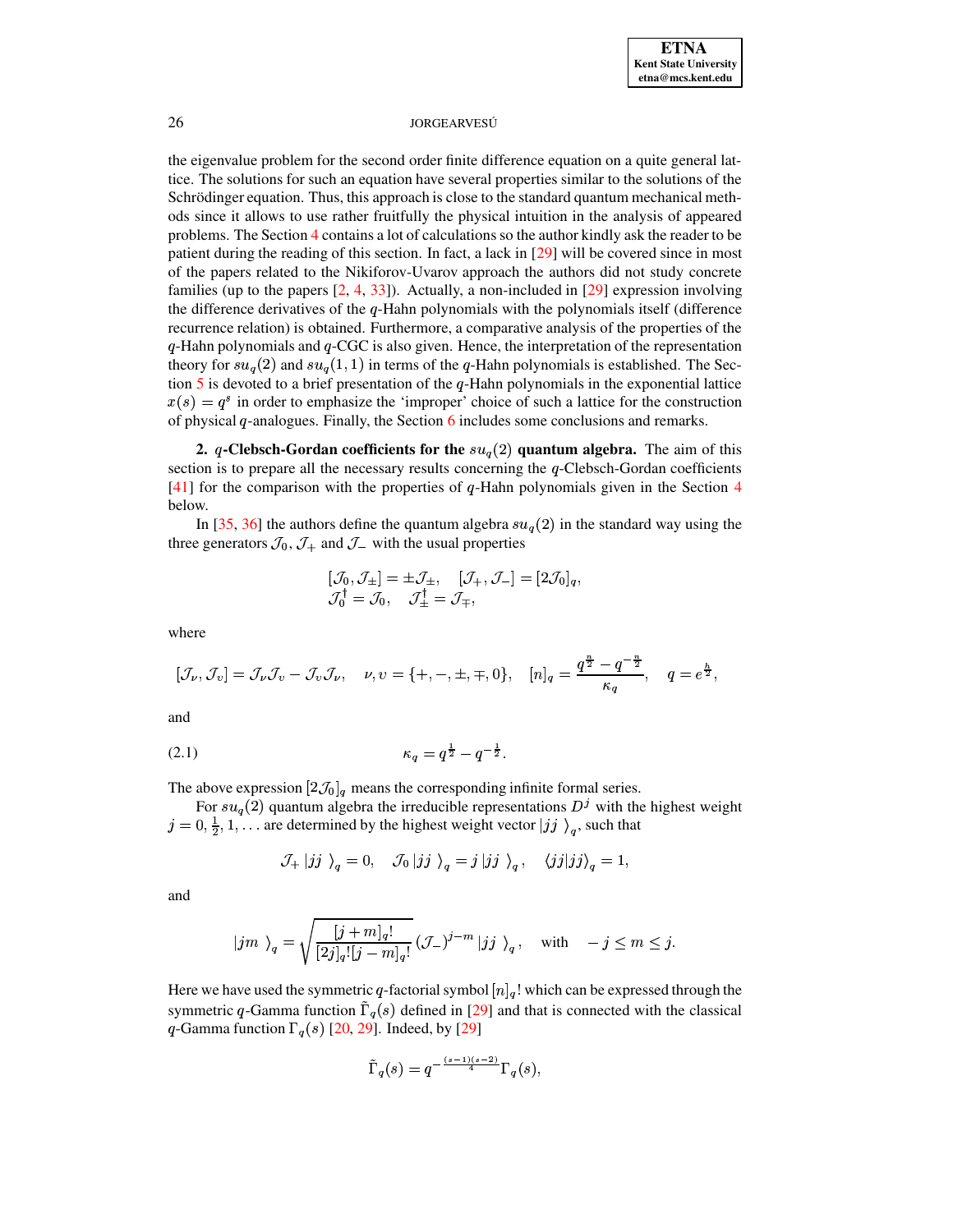# $su_q(2)$  and  $su_q(1,1)$  associated with  $q$ -hahn polynomials 27

<span id="page-3-3"></span>and

(2.2) 
$$
\Gamma_q(s) = \begin{cases} f(s;q) = (1-q)^{1-s} \frac{\prod\limits_{k \geq 0} (1-q^{k+1})}{\prod\limits_{k \geq 0} (1-q^{s+k})}, & 0 < q < 1, \\ q^{\frac{(s-1)(s-2)}{2}} f(s;q^{-1}), & q > 1. \end{cases}
$$

Notice that  $\tilde{\Gamma}_q(s+1) = [s]_q \tilde{\Gamma}_q(s)$  and  $[n]_q! = \tilde{\Gamma}_q(n+1)$  for nonnegative integer n.

On the other hand, if  $\mathcal{D}^{j_1}$  and  $\mathcal{D}^{j_2}$  denote the two irreducible representation of the quantum algebra  $su_q(2)$ , then the tensor product can be decomposed into the direct sum

$$
\mathcal{D}^{j_1}\otimes\mathcal{D}^{j_2}=\sum_{j=|j_1-j_2|}^{j_1+j_2}\oplus D^j,
$$

usually known as Clebsch-Gordan series. Its generators (co-products) are given by the expressions

<span id="page-3-2"></span>
$$
\mathcal{J}_0(1,2) = \mathcal{J}_0(1) + \mathcal{J}_0(2), \n\mathcal{J}_{\pm}(1,2) = q^{\frac{1}{2}\mathcal{J}_0(2)}\mathcal{J}_{\pm}(1) + q^{-\frac{1}{2}\mathcal{J}_0(1)}\mathcal{J}_{\pm}(2).
$$

Taking into account the explicit form of the irreducible representation

(2.3) 
$$
\langle jm'| \mathcal{J}_0 | jm \rangle_q = \delta_{m,m'},
$$

$$
\langle jm'| \mathcal{J}_{\pm} | jm \rangle_q = \sqrt{[j \mp m]_q [j \pm m + 1]_q} \delta_{m',m+1},
$$

<span id="page-3-0"></span>as well as the Casimir operator

(2.4) 
$$
\mathcal{C}_2 = \mathcal{J}_- \mathcal{J}_+ + [\mathcal{J}_0 + \frac{1}{2}]_q^2,
$$

$$
\mathcal{C}_2 |jm \rangle_q = [j + \frac{1}{2}]_q^2 |jm \rangle_q,
$$

one can define the  $q$ -CGC in a similar way to the classical case. Thus, for the basis vectors of the irreducible representations  $\mathcal{D}^j$  we have

<span id="page-3-1"></span>(2.5) 
$$
\ket{j_1 j_2, j m}_{q} = \sum_{m_1, m_2} \langle j_1 m_1 j_2 m_2, j m \rangle_q \ket{j_1 m_1}_{q} \ket{j_2 m_2}_{q},
$$

$$
\mathcal{C}_2(12) \ket{j_1 j_2, j m}_{q} = \left[j + \frac{1}{2} \right]_q^2 \ket{j_1 j_2, j m}_{q},
$$

where  $\langle j_1m_1j_2m_2, jm \rangle_q$  denotes the q-Clebsch-Gordan coefficients. Notice that for these coefficients the following orthogonality conditions

$$
\begin{array}{l}\displaystyle\sum_{m_1,m_2}\left\langle j_1m_1j_2m_2,jm\right\rangle_q\left\langle j_1m_1j_2m_2,j'm'\right\rangle_q=\delta_{j,j'}\delta_{m,m'},\\ \\ \displaystyle\sum_{j,m}\left\langle j_1m_1j_2m_2,jm\right\rangle_q\left\langle j_1m'_1j_2m'_2,jm\right\rangle_q=\delta_{m_1,m'_1}\delta_{m_2,m'_2}.\end{array}
$$

hold. Here  $\delta_{k,l}$  represents the Kronecker delta symbol.

Using the Casimir operator  $(2.4)$  as well as the expression  $(2.5)$  the matrix elements  $\langle j_1 m_1 j_2 m_2 | \mathcal{C}_2(1,2) | j_1 j_2 j m \rangle_q$  can be computed. From these matrix elements one deduces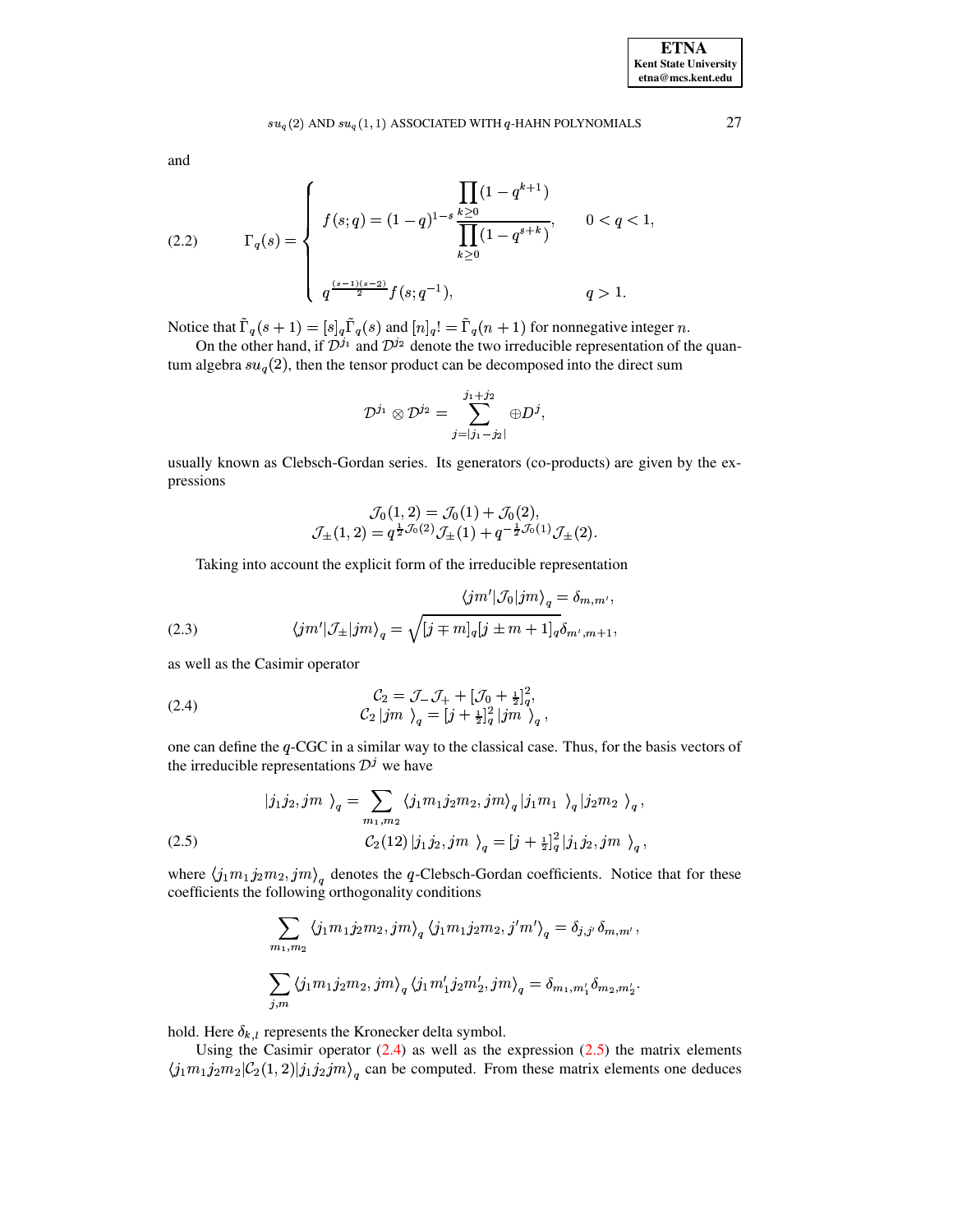<span id="page-4-1"></span>the following three-term recurrence relation in  $m_1$ ,  $m_2$  for the q-Clebsch-Gordan coefficients  $[33, 35]$ 

$$
q^{-1}\sqrt{[m_2 - j_2 - 1]_q[j_2 + m_2]_q[m_1 - j_1]_q[j_1 + m_1 + 1]_q}\langle j_1m_1 + 1j_2m_2 - 1|jm\rangle_q
$$
  
+
$$
\sqrt{[m_2 - j_2]_q[j_2 + m_2 + 1]_q[j_1 + m_1]_q[m_1 - j_1 - 1]_q}\langle j_1m_1 - 1j_2m_2 + 1|jm\rangle_q
$$
  
(2.6)  
+
$$
(q^{-m_1}[j_2 + m_2 + 1]_q[j_2 - m_2]_q + q^{m_2}[j_1 + m_1 + 1]_q[j_1 - m_1]_q
$$
  
+
$$
[j + \frac{1}{2}]_q^2 - [m + \frac{1}{2}]_q^2) q^{-\frac{1}{2}(m_2 - m_1 + 1)}\langle j_1m_1j_2m_2|jm\rangle_q = 0.
$$

<span id="page-4-2"></span>Based on the symmetry property for the  $q$ -Clebsch-Gordan coefficients

(2.7) 
$$
\langle j_1 m_1 j_2 m_2 | j m \rangle_q = (-1)^{j_1+j_2-j} \langle j_2 m_2 j_1 m_1 | j m \rangle_{q^{-1}},
$$

the expression (2.6) is invariant with respect to the change  $j_1$  by  $j_2$  whereas q is replaced by  $q^{-1}$ .

Following the same ideas used for the computation of  $(2.6)$ , but in this case for the matrix element  $\langle j_1m_1j_2m_2|\mathcal{J}_0(2)|j_1j_2,jm\rangle_q$  one gets a similar three-term recurrence relation with respect to the variable  $j$  [38]

$$
\sqrt{\frac{|j-m]_q[j+m]_q[j_1+j_2+j+1]_q[j_2-j_1+j]_q[j_2-j_2+j_1]_q[j_1+j_2-j+1]_q}{[2j+1]_q[2j-1]_q[2j]_q^2}} \langle j_1m_1j_2m_2|j-1m\rangle_q
$$
  
+
$$
\sqrt{\frac{|j-m+1]_q[j+m+1]_q[j_1+j_2+j+2]_q[j_2-j_1+j+1]_q[j-j_2+j_1+1]_q}{[2j+3]_q[2j]_q[2j+2]_q^2[j_1+j_2-j]_q^{-1}}} \langle j_1m_1j_2m_2|j+1m\rangle_q
$$
  
+
$$
\left(\frac{[2j]_q[2j_1+2]_q-[2]_q[j_1+j_2-j+1]_q[j-j_1+j_2]_q}{[2]_q[2j]_q[2j+2]_q}\left(q^{-\frac{1}{2}(j+1)}[j+m]_q-q^{\frac{1}{2}(j+1)}[j-m]_q\right)\right)
$$
  
-
$$
\frac{q^{-\frac{m_2}{2}}}{[2]_q}\left(q^{-\frac{1}{2}(j_1+1)}[j_1+m_1]_q-q^{\frac{1}{2}(j_1+1)}[j_1-m_1]_q\right)\right)\langle j_1m_1j_2m_2|jm\rangle_q=0.
$$

Finally, from  $(2.3)$  a straightforward calculation leads to

(2.8) 
$$
\langle j_1 m_1 j_2 m_2 | \mathcal{J}_{\pm} | j_1 j_2, j m \rangle_q = \sqrt{[j \mp m]_q [j \pm m + 1]_q \langle j_1 m_1 j_2 m_2 | j m \rangle_q}.
$$

<span id="page-4-0"></span>**3. Nikiforov-Uvarov approach.** A polynomial sequence  $\{P_n(x)\}_{n\geq 0}$  orthogonal with respect to a positive measure  $\mu$  on the real line is such that  $P_n$  has degree n and satisfies the conditions

<span id="page-4-3"></span>
$$
\int_{\Omega} P_n(x) x^k d\mu(x) = 0, \quad k = 0, 1, \dots, n-1, \quad \Omega \subset \Re.
$$

This defines the polynomial up to a multiplicative factor. In the case of discrete orthogonal polynomials, we have a discrete measure  $\mu$  (with finite moments)

$$
\mu = \sum_{k=0}^{N} \rho_k \delta_{x_k}, \quad \rho_k > 0, \ x_k \in \Re \text{ and } N \in \{1, 2, \dots\} \cup \{+\infty\}
$$

which is a linear combination of Dirac measures on the  $N + 1$  points  $x_0, \ldots, x_N$ . The orthogonality conditions of a discrete orthogonal polynomial  $P_n$  on the lattice  $\{x(s) \mapsto \Re^+ :$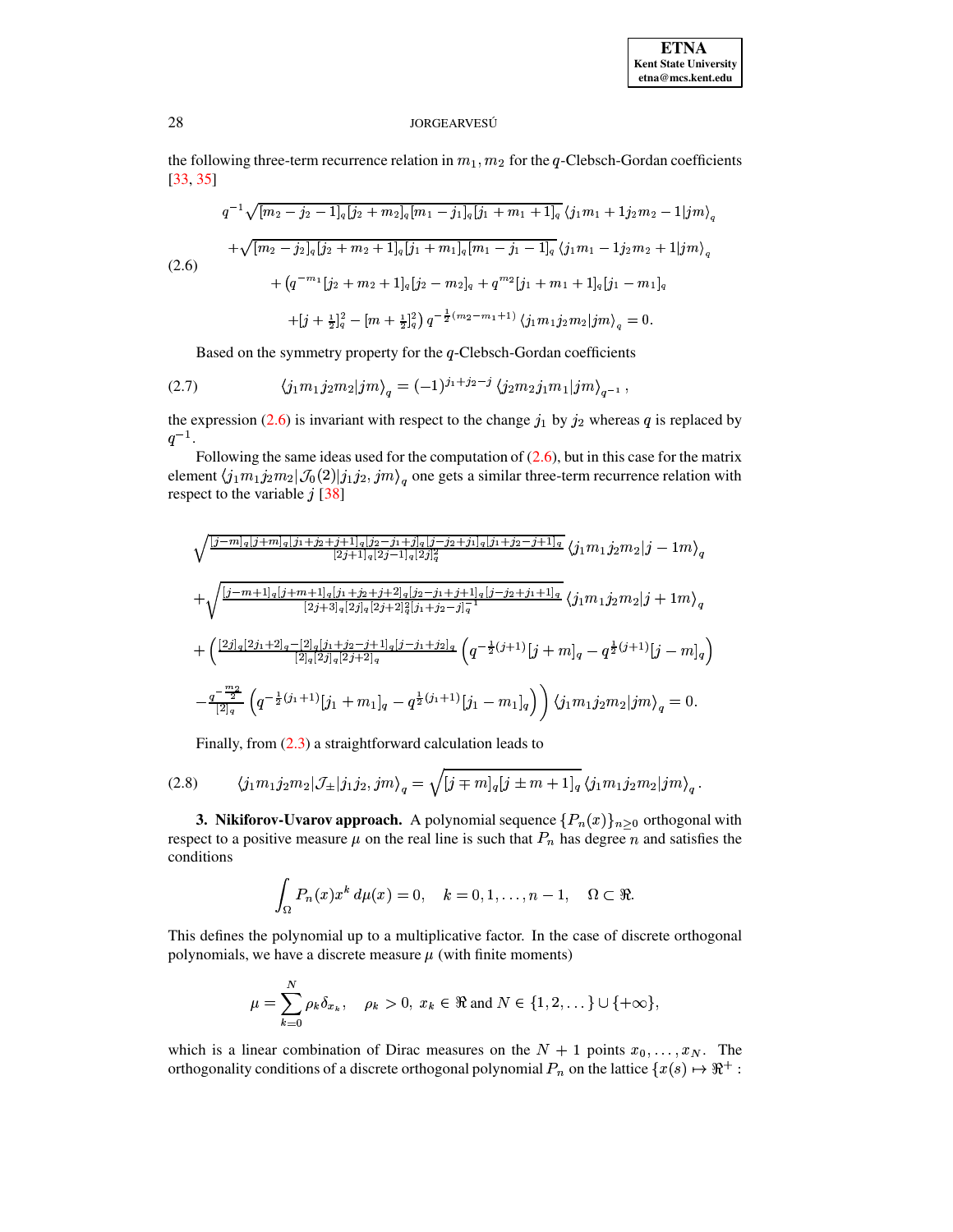# $su_q(2)$  and  $su_q(1,1)$  associated with  $q$ -hahn polynomials 29

 $s = 0, 1, \ldots, N$  are usually written as

$$
\sum_{s=0}^{N} P_n(x(s))x^k(s)\,\rho(s) = 0, \quad k = 0, 1, \ldots, n-1.
$$

There exist several mathematical methods and approaches to the study of classical polynomials orthogonal with respect to a discrete measure, usually known as discrete orthogonal polynomials [\[29\]](#page-20-0). Nevertheless, for physicists perhaps the more easy method to get in touch with these kind of mathematical objects (discrete orthogonal polynomials) is via the discretization of the first and second derivatives  $y'(x)$  and  $y''(x)$  involved in the hypergeometric differential equation [\[29\]](#page-20-0)

<span id="page-5-0"></span>
$$
\tilde{\sigma}(x)y''(x) + \tilde{\tau}(x) + \lambda y(x) = 0,
$$

where deg  $\tilde{\sigma} \leq 2$ , deg  $\tilde{\tau} = 1$  and  $\lambda = const$ . This method is usually known as Nikiforov-Uvarov approach.

Thus, the corresponding hypergeometric-type difference equation is [\[29\]](#page-20-0)

(3.1) 
$$
\sigma(s) \frac{\Delta}{\Delta x(s - \frac{1}{2})} \frac{\nabla y(s)}{\nabla x(s)} + \tau(s) \frac{\Delta y(s)}{\Delta x(s)} + \lambda y(s) = 0,
$$

$$
\sigma(s) = \tilde{\sigma}(x(s)) - \frac{1}{2}\tilde{\tau}(x(s)) \Delta x(s - \frac{1}{2}), \quad \tau(s) = \tilde{\tau}(x(s)),
$$

where  $\bigtriangledown y(s) = y(s) - y(s-1)$  and  $\bigtriangleup y(s) = y(s+1) - y(s)$  denote the backward and forward finite difference, respectively.

Of course, any partition  $x(s)$  can not guarantee the existence of polynomial solutions of  $(3.1)$ . In [\[8,](#page-19-20) [29\]](#page-20-0) it is shown that  $x(s)$  should be of the form

<span id="page-5-1"></span>
$$
x(s) = c_1 q^s + c_2 q^{-s} + c_3
$$
,  $(q \in \mathbb{R}^+\setminus\{1\})$  or  $x(s) = as^2 + bs + c$ ,

where  $c_1, c_2, c_3, a, b$  and c are constants. In fact, the lattice  $x(s) = \frac{q^2-1}{a-1}$  belongs to this class.

The polynomial solutions of  $(3.1)$  can be orthogonalized constructing a Sturm-Liouville problem. First, the equation  $(3.1)$  is written in the self-adjoint form

(3.2) 
$$
\frac{\Delta}{\Delta x(s-\frac{1}{2})}\left[\sigma(s)\rho(s)\frac{\nabla y(s)}{\nabla x(s)}\right] + \lambda \rho(s)y(s) = 0,
$$

for two different polynomial solution of degree n and m, respectively. The function  $\rho(s)$ (the so-called symmetrization factor of  $(3.1)$ ) is the solution of the Pearson-type difference equation [\[29\]](#page-20-0)

<span id="page-5-3"></span>
$$
(3.3) \qquad \frac{\triangle}{\triangle x (s-\frac{1}{2})} \left[ \sigma(s) \rho(s) \right] = \tau(s) \rho(s) \text{ where } \rho(s) \triangle x (s-\frac{1}{2}) > 0, \ a \le s \le b-1.
$$

Second, the equation  $(3.2)$  for polynomial solution of degree n is multiplied by the other polynomial solution of degree  $m$  of the same equation and vice versa, and then one subtracts the resulting equations (one from the other). Finally, we sum over  $a \leq s \leq b-1$  for which we obtain the orthogonality property (see [\[29,](#page-20-0) pages 70-72])

<span id="page-5-2"></span>(3.4) 
$$
\sum_{s=a}^{b-1} P_n(x(s)) P_m(x(s)) \rho(s) \Delta x(s-\frac{1}{2}) = \delta_{n,m} ||P_n||^2,
$$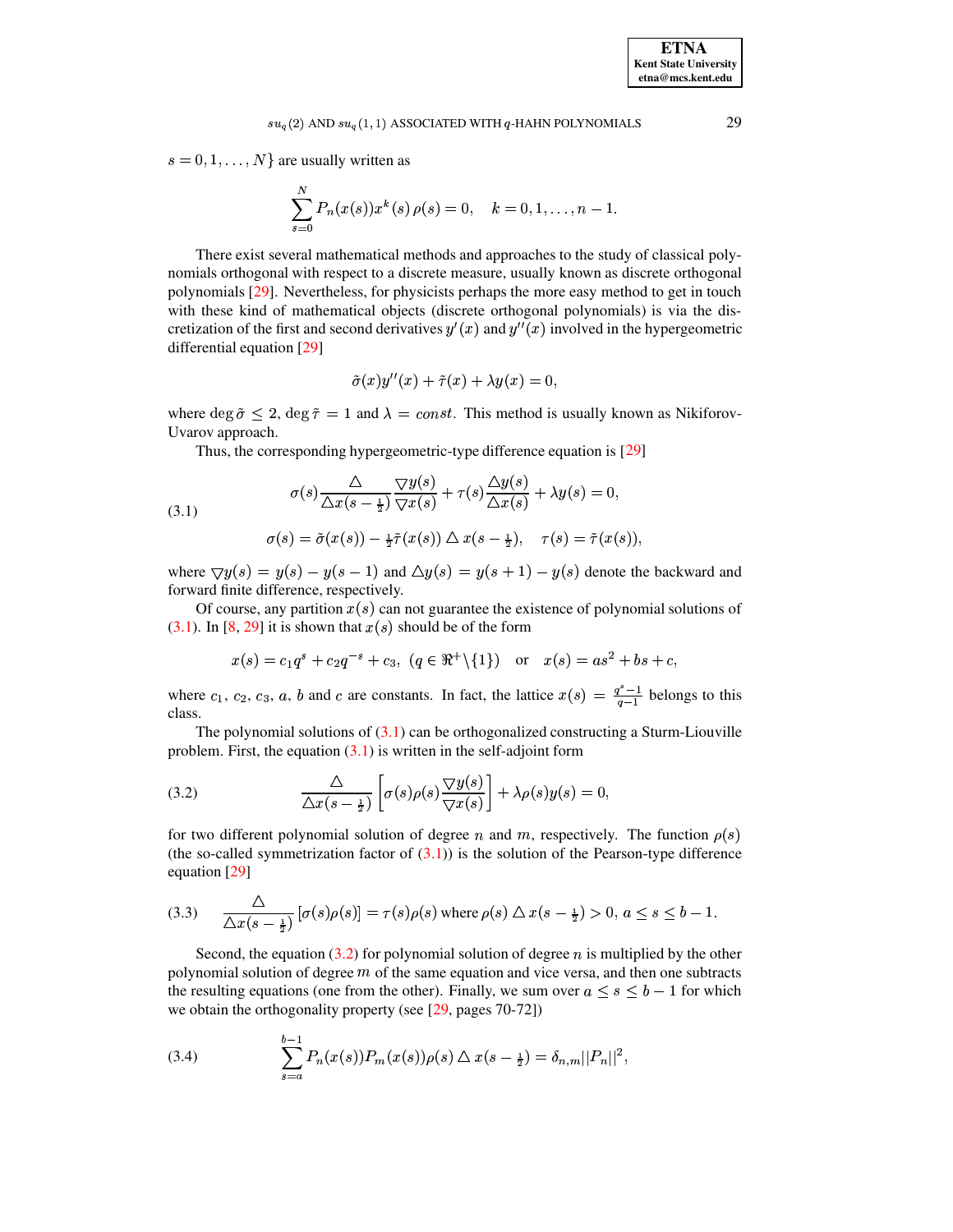under additional (boundary) conditions

$$
\sigma(s)\rho(s)x^{k}(s-\frac{1}{2})\big|_{s=a,b}=0, \quad k=0,1,\ldots
$$

 $\sigma(s)\rho(s)x^{k}(s-\frac{1}{2})\big|_{s=a,b}=0, \quad k=0,1,\ldots$ <br>Since we are interested in polynomial solutions the same procedure could be carried out for the *k*-order finite difference of a solution of  $(3.1)$ , defined by

<span id="page-6-0"></span>
$$
y_k(x(s)) = \frac{\triangle}{\triangle x_{k-1}(s)} \frac{\triangle}{\triangle x_{k-2}(s)} \cdots \frac{\triangle}{\triangle x(s)} y(x(s)) \equiv \triangle^{(k)} y(s),
$$

where  $x_k(s) = x(s + \frac{k}{2})$ , because this k-th finite difference verifies a difference equation of the same type (hypergeometric type) [\[29\]](#page-20-0)

(3.5) 
$$
\sigma(s) \frac{\Delta}{\Delta x_k(s-\frac{1}{2})} \left[ \frac{\nabla y_k(s)_q}{\nabla x_k(s)} \right] + \tau_k(s) \frac{\Delta y_k(s)_q}{\Delta x_k(s)} + \mu_k y_k(s)_q = 0,
$$

being

$$
\tau_k(s) = \frac{\sigma(s+k) - \sigma(s) + \tau(s+k) \Delta x(s+k-\frac{1}{2})}{\Delta x_{k-1}(s)} \text{ and } \mu_k = \lambda_n + \sum_{m=0}^{k-1} \frac{\Delta \tau_m(s)}{\Delta x_m(s)}.
$$

<span id="page-6-1"></span>For  $(3.5)$  the symmetrization factor is

(3.6) 
$$
\rho_k(s) = \rho(s+k) \prod_{i=1}^k \sigma(s+i).
$$

As a consequence of  $(3.4)$  the polynomial solutions of  $(3.1)$  and  $(3.5)$  verify several crucial relations that will help us to find the connection between the  $q$ -Clebsch-Gordan coefficients for the quantum algebras and the  $q$ -Hahn polynomials. Now we will write some of them (see [\[29\]](#page-20-0) for more details).

It is well known that the polynomial solutions  $P_n(x(s))$  of [\(3.1\)](#page-5-0) are determined up to a normalizing factor  $B_n$ , by means of the discrete analog of the Rodrigues formula [\[29,](#page-20-0) Eq. 3.2.19, page 66]

<span id="page-6-2"></span>
$$
(3.7) \quad P_n(x(s)) = \frac{B_n}{\rho(s)} \nabla_0^{(n)} [\rho_n(s)], \quad \nabla_k^{(n)} \equiv \frac{\nabla}{\nabla x_{k+1}(s)} \frac{\nabla}{\nabla x_{k+2}(s)} \cdots \frac{\nabla}{\nabla x_n(s)},
$$

where  $\rho_n(s)$  is given in [\(3.6\)](#page-6-1). Notice that these polynomial solutions correspond to certain eigenvalues  $\lambda_n$  (see [\(3.1\)](#page-5-0)) which can be computed by simple substitution of  $P_n(x(s))$  into the equation [\(3.1\)](#page-5-0) and comparing the coefficients for the powers of  $x(s)$ , i.e.,

<span id="page-6-3"></span>(3.8) 
$$
\lambda_n = -[n]_q \left( \frac{1}{2} \left( q^{n-1} + q^{-n+1} \right) \tilde{\tau}' + [n-1]_q \frac{\tilde{\sigma}''}{2} \right),
$$

<span id="page-6-4"></span>where (see [\(3.1\)](#page-5-0))  $\tilde{\sigma}(s) = \frac{\tilde{\sigma}''}{2}x(s)^2 + \tilde{\sigma}'(0)x(s) + \tilde{\sigma}(0)$  and  $\tilde{\tau}(s) = \tau'x(s) + \tau(0)$ . re (see (3.1))  $\tilde{\sigma}(s) = \frac{\tilde{\sigma}^2}{2}x(s)^2 + \tilde{\sigma}'(0)x(s) + \tilde{\sigma}(0)$  and  $\tilde{\tau}(s) = \tau'x(s) + \tau(0)$ .<br>Similarly, for the *k*-th finite difference the following Rodrigues-type formula is also valid

(3.9) 
$$
y_{k,n}(x(s)) = \Delta^{(k)} P_n(x(s)) = \frac{A_{n,k}B_n}{\rho_k(s)} \nabla_k^{(n)} [\rho_n(s)] \text{ where } B_n = \frac{\Delta^{(n)} P_n}{A_{n,n}},
$$

<span id="page-6-5"></span>and

$$
(3.10) \t A_{n,k} = \frac{[n]_q!}{[n-k]_q!} \prod_{m=0}^{k-1} \left( \frac{q^{\frac{1}{2}(n+m-1)} + q^{-\frac{1}{2}(n+m-1)}}{2} \tilde{\tau}' + [n+m-1]_q \frac{\tilde{\sigma}''}{2} \right).
$$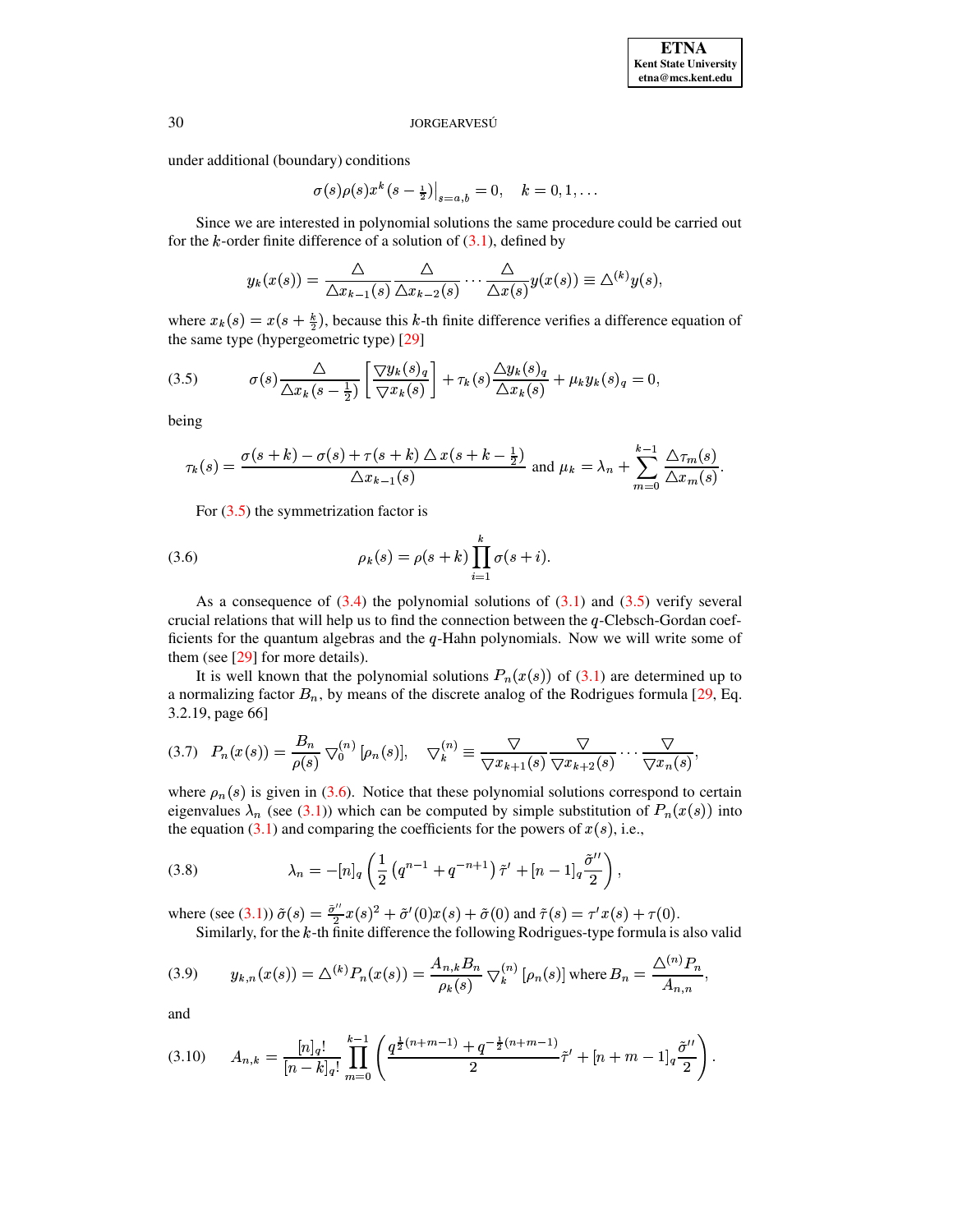### $su_q(2)$  AND  $su_q(1, 1)$  ASSOCIATED WITH  $q$ -HAHN POLYNOMIALS

From (3.7) follows an explicit expression for the polynomials  $P_n$  [2]

<span id="page-7-5"></span>
$$
(3.11) \quad P_n(x(s)) = \frac{B_n q^{-ns + \frac{n}{4}(n+1)}}{c_1^n (q-1)^n} \sum_{m=0}^n \frac{[n]_q! q^{-\frac{m}{2}(n-1)} (-1)^{m+n}}{[m]_q! [n-m]_q!} \times \prod_{l=0}^{n-m-1} [\sigma(s-l)] \prod_{l=0}^{m-1} [\sigma(s+l) + \tau(s+l) \triangle x(s+l-\frac{1}{2})],
$$

with the assumption  $\prod_{l=0}^{-1} f(l) \equiv 1$ . Notice that this expression depends only on the coefficients of  $\sigma$  and  $\tau$  given in (3.1).

<span id="page-7-0"></span>4. *q*-Hahn polynomials in the non-uniform lattice  $x(s) = \frac{q^s - 1}{q - 1}$  and *q*-Clebsch-Gordan coefficients. It is well known [29] the relation between Clebsch-Gordan coefficient and Hahn polynomials in the uniform lattice  $x(s) = s$ . Analogously, in [33] is used a relation (see (4.24) below) for the q-case in the non-uniform lattice  $x(s) = q^{2s}$ . In fact, we will deduce a similar relation but in the lattice  $x(s) = \frac{q^s - 1}{q - 1}$ . In such a way an useful and fruitful parallelism between q-Clebsch-Gordan coefficients for  $su_q(2)$  and q-Hahn polynomials will be constructed. Therefore, studying in details the relations and properties satisfied by the q-Hahn polynomials we have the corresponding partner among the relations and properties of  $su_q(2)$  Clebsch-Gordan coefficients and vice versa. For such a purpose let first to determine the q-Hahn polynomials as well as their main characteristics based on the aforementioned Nikiforov-Uvarov approach. Second, selecting a special choice of s, N,  $\alpha$ ,  $\beta$ , and n we will establish the connection between both mathematical objects.

In [30] has been proved that the most general orthogonal polynomial solution of  $(3.1)$  in the lattice  $x(s) = c_1 q^s + c_3$  corresponds to the choice

<span id="page-7-2"></span><span id="page-7-1"></span>
$$
\sigma(s)=\bar{A}(q^{s-\varsigma_1}-1)(q^{s-\varsigma_2}-1),
$$

<span id="page-7-3"></span>
$$
\sigma(s) + \tau(s) \bigtriangleup x(s - \frac{1}{2}) = \bar{A}(q^{s-5} - 1)(q^{s-5} - 1).
$$

From  $(3.8)$  considering  $(4.1)$  the following expression for the eigenvalues of  $(3.1)$ 

(4.2) 
$$
\lambda_n = -\frac{A}{c_1^2} q^{-\frac{1}{2}(\varsigma_1 + \varsigma_2 + \varsigma_1 + \varsigma_2)} [n]_q [\varsigma_1 + \varsigma_2 - \bar{\varsigma}_1 - \bar{\varsigma}_2 + n - 1]_q,
$$

yields. The corresponding weight function is, in this case,

(4.3) 
$$
\rho(s) = \frac{\Gamma_q(s-\bar{s}_1)\Gamma_q(s-\bar{s}_2)}{\Gamma_q(s-\bar{s}_1+1)\Gamma_q(s-\bar{s}_2+1)}
$$

Here  $\Gamma_q(s)$  functions are those defined in (2.2).

 $(4.1)$ 

<span id="page-7-6"></span>In this case the corresponding polynomial solution of  $(3.1)$  can be represented in terms of the basic hypergeometric series [2, 31]

$$
(4.4) \qquad P_n(x(s)) = B_n \left( \frac{\bar{A}}{c_1(q^{\frac{1}{2}} - q^{-\frac{1}{2}})} \right)^n q^{-\frac{n(n-1)}{4} - n\varsigma_1} (q^{\varsigma_1 - \bar{\varsigma}_1}; q)_n (q^{\varsigma_1 - \bar{\varsigma}_2}; q)_n
$$
\n
$$
\times_3 \varphi_2 \left( \frac{q^{-n}, q^{\varsigma_1 + \varsigma_2 - \bar{\varsigma}_1 - \bar{\varsigma}_2 + n - 1}, q^{\varsigma_1 - s}}{q^{\varsigma_1 - \bar{\varsigma}_1}, q^{\varsigma_1 - \bar{\varsigma}_2}} ; q, q^{s - \varsigma_2 + 1} \right),
$$

<span id="page-7-4"></span>
$$
(4.5) \qquad P_n(x(s)) = B_n \left( -\frac{\bar{A}}{c_1 (q^{\frac{1}{2}} - q^{-\frac{1}{2}})} \right)^n q^{-\frac{3n(n-1)}{4} - n(\varsigma_1 + \varsigma_2 - \bar{\varsigma}_1)} (q^{\varsigma_1 - \bar{\varsigma}_1}; q)_n
$$
\n
$$
\times (q^{\varsigma_2 - \bar{\varsigma}_1}; q)_{n} 3\varphi_2 \left( q^{-n}, q^{\varsigma_1 + \varsigma_2 - \bar{\varsigma}_1 - \bar{\varsigma}_2 + n - 1}, q^{s - \bar{\varsigma}_1}; q, q \right),
$$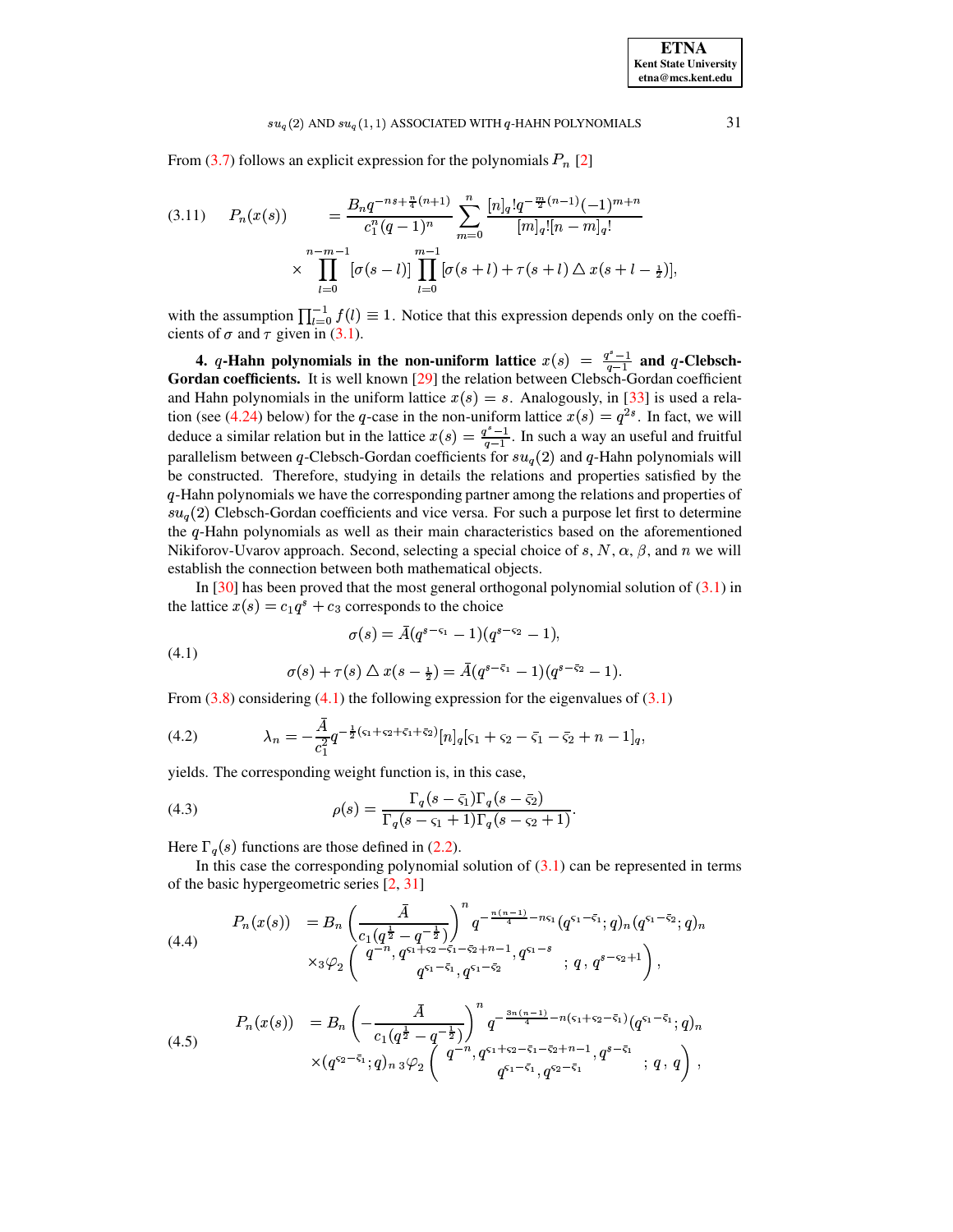where

$$
{}_{r}\varphi_{p}\left(\begin{array}{c} a_{1}, a_{2}, \ldots, a_{r} \\ b_{1}, b_{2}, \ldots, b_{p} \end{array} ; q, z\right) = \sum_{k=0}^{\infty} \frac{(a_{1}; q)_{k} \cdots (a_{r}; q)_{k}}{(b_{1}; q)_{k} \cdots (b_{p}; q)_{k}} \frac{z^{k}}{(q; q)_{k}} \left[(-1)^{k} q^{\frac{k}{2}(k-1)}\right]^{p-r+1}
$$

and

$$
(a;q)_k = \prod_{m=0}^{k-1} (1 - aq^m)
$$

<span id="page-8-0"></span>Let the end points of the orthogonality interval  $a = 0$  and  $b = N$ . Moreover,  $c_1 = -c_3 = \frac{1}{q-1}$ , i.e.,  $x(s) = \frac{q^s-1}{q-1}$ , and

$$
(4.6) \ A_1=-\frac{q^{\frac{N+\alpha}{2}}}{q-1}, \ B_n=\frac{(-1)^{-n}}{[n]_q!}, \ \varsigma_1=0, \ \varsigma_2=N+\alpha, \ \bar{\varsigma}_1=-\beta-1, \ \bar{\varsigma}_2=N-1,
$$

with the restrictions  $\alpha, \beta > -1$  and  $n < N$ . Taking into account this choice of parameters (4.6) the functions  $\sigma(s)$  and  $\tau(s)$  take the form

$$
\sigma(s) = -q^{s-1}[s]_q[N+\alpha-s]_q,
$$
  

$$
\sigma(s) + \tau(s) \triangle x(s-\frac{1}{2}) = -q^{s+\frac{\alpha+\beta}{2}}[s+\beta+1]_q[s-N+1]_q.
$$

Consequently, from  $(3.8)$  or  $(4.2)$  the eigenvalues of  $(3.1)$  are given by the expression

<span id="page-8-3"></span>
$$
\lambda_n = q^{\frac{\beta+2-N}{2}} [n]_q [n+\alpha+\beta+1]_q.
$$

The solution  $\rho(s)$  of the Pearson-type equation (3.3) is

<span id="page-8-2"></span>(4.7) 
$$
\rho(s) = q^{\left(\frac{\alpha+\beta}{2}\right)s} \frac{\tilde{\Gamma}_q(s+\beta+1)\tilde{\Gamma}_q(N+\alpha-s)}{\tilde{\Gamma}_q(s+1)\tilde{\Gamma}_q(N-s)}
$$

Notice that the same result can be found if we use (4.3) and the relation  $\tilde{\Gamma}_q(s) = q^{-\frac{(s-1)(s-2)}{4}} \Gamma_q(s)$ . Considering  $(4.5)$  the hypergeometric representation for the q-Hahn polynomials

$$
h_n^{\alpha,\beta}(s, N; q) = \frac{(q^{\beta+1}; q)_n (q^{N+\alpha+\beta+1}; q)_n}{q^{\frac{n}{2}(n+\alpha+2\beta+N)}(q; q)_n} {}_3\varphi_2 \left( \begin{array}{c} q^{-n}, q^{n+\alpha+\beta+1}, q^{s+\beta+1} \\ q^{\beta+1}, q^{N+\alpha+\beta+1} \end{array} ; q, q \right),
$$

yields. From here follows other useful characteristic of the  $q$ -Hahn polynomials, i.e., the value of this polynomials at the end points of the orthogonality interval [0,  $N-1$ ]. Indeed,

$$
\begin{array}{rcl} h_n^{\alpha\beta}(0,N;q) & = (-1)^n\frac{[N-1]_q! \tilde{\Gamma}_q[\beta+n+1]}{[n]_q! \tilde{\Gamma}_q[\beta+1][N-n-1]_q!} q^{\frac{1}{2}n(2\alpha+\beta+N+\frac{1}{2}(n-1))},\\ \\ h_n^{\alpha\beta}(N-1,N;q) & = \frac{[N-1]_q! \tilde{\Gamma}_q[\alpha+n+1]}{[n]_q! [N-n-1]_q! \tilde{\Gamma}_q[\alpha+1]} q^{\frac{1}{2}n(\alpha+N-\frac{1}{2}(n-1))}. \end{array}
$$

By  $||P_n||^2$  we will denote the square norm of  $P_n$ . In [29, Chapter 3, Section 3.7.2, page 104] the authors show a convenient way to compute it. In fact,

<span id="page-8-1"></span>(4.9) 
$$
||P_n||^2 = (-1)^n A_{n,n} B_n^2 \sum_{s=a}^{b-n-1} \rho_n(s) \Delta x_n(s - \frac{1}{2})
$$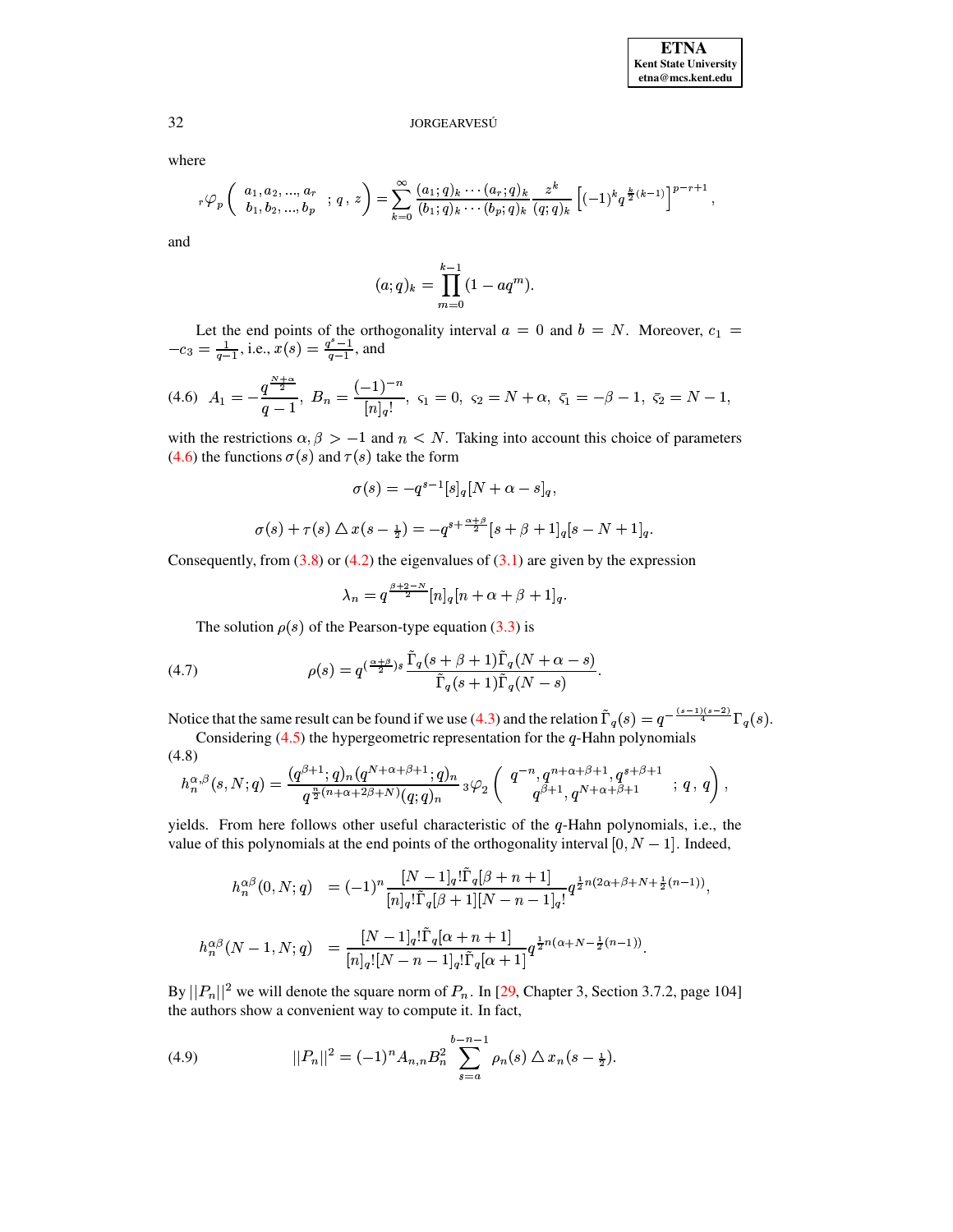### $su_q(2)$  AND  $su_q(1, 1)$  ASSOCIATED WITH  $q$ -HAHN POLYNOMIALS

TABLE 4.1 Main data for the q-Hahn polynomials in the lattice  $x(s) = \frac{q^s - 1}{q - 1}$ .

<span id="page-9-0"></span>

| $P_n(x(s))$          | $h_n^{\alpha,\beta}(s,N;q)$                                                                                                                                                |
|----------------------|----------------------------------------------------------------------------------------------------------------------------------------------------------------------------|
| Interval             | $[0, N - 1]$                                                                                                                                                               |
| $\rho(s)$            | $q^{(\frac{\alpha+\beta}{2})s}\frac{\Gamma_q(s+\beta+1)\Gamma_q(N+\alpha-s)}{\tilde{\Gamma}_q(s+1)\tilde{\Gamma}_q(N-s)}$                                                  |
| $\sigma(s)$          | $-q^{-\frac{N+\alpha}{2}}x(s)^2+q^{-\frac{1}{2}}[N+\alpha]_a x(s)$                                                                                                         |
| $\tau(s)$            | $-q^{\frac{\beta+2-N}{2}}[\alpha+\beta+2]_a x(s)+q^{\alpha+\beta+1}[\beta+1]_a[N-1]_a$                                                                                     |
| $\tau_n(s)$          | $-a^{\frac{\beta+2-N}{2}}x_n(s) - a^{\frac{\beta+2-N}{2}}[2n+\alpha+\beta+2]_q$                                                                                            |
| $\lambda_n$<br>$B_n$ | $q^{\frac{\beta+2-N}{2}}[n]_q[n+\alpha+\beta+1]_q$<br>$\frac{(-1)^{-n}}{[n]_a!}$                                                                                           |
|                      | $\overline{{_{q^n}}}(\frac{\alpha-\beta}{2}+N+1)\lceil n \rceil_a \lceil N - n - 1 \rceil_a \lceil \tilde{\Gamma}_q(n+\alpha+\beta+1) \tilde{\Gamma}_q(2n+\alpha+\beta+2)$ |

$$
\rho_n(s) \qquad q^{s(\frac{\alpha+\beta}{2}+n-1)+\frac{n}{2}(\alpha+\beta+n-1)+1} \frac{\tilde{\Gamma}_q(s+n+\beta+1)\tilde{\Gamma}_q(N+\alpha-s)}{\tilde{\Gamma}_q(s+1)\tilde{\Gamma}_q(N-s-n)}
$$

<span id="page-9-3"></span>Based on  $(4.9)$  after some cumbersome calculation we arrive to the expression,

(4.10) 
$$
\|h_n^{\alpha,\beta}(s,N;q)\|^2 = \frac{q^{N(\frac{\alpha+\beta}{2}+N)-\frac{1}{2}}\tilde{\Gamma}_q(\alpha+n+1)}{q^{n(\frac{\alpha-\beta}{2}+N+1)+\frac{\alpha(\alpha-3)}{4}}[n]_q![N-n-1]_q!}{\times \frac{\tilde{\Gamma}_q(\beta+n+1)\tilde{\Gamma}_q(\alpha+\beta+N+n+1)}{\tilde{\Gamma}_q(\alpha+\beta+n+1)\tilde{\Gamma}_q(\alpha+\beta+2n+2)}}.
$$

Finally, after the calculations of the very basic characteristics of the q-Hahn polynomials like  $\rho(s)$ ,  $\sigma(s)$ ,  $\tau(s)$ ,  $\lambda_n$  and  $||h_n^{\alpha,\beta}(s, N; q)||^2$  we summarize in Table 4.1 the results of the remaining calculations by

<span id="page-9-2"></span><span id="page-9-1"></span>**4.1. Three-term recurrence relation.** A simple consequence of  $(3.4)$  is  $[29]$ 

$$
(4.11) \t x(s)P_n(x(s)) = \alpha_n P_{n+1}(x(s)) + \beta_n P_n(x(s)) + \gamma_n P_{n-1}(x(s)), \quad n \ge 0,
$$

with  $P_{-1}(x(s)) = 0$  and  $P_0(x(s)) = 1$ .

Denoting by  $a_n$  and  $b_n$  the coefficients in the expansion  $P_n(x(s)) = a_n x^n(s) + b_n x^{n-1}(s) +$  $\cdots$  we have the following explicit expressions for the recurrence coefficients [2, 29]

$$
(4.12) \t\t\t  $\alpha_n = \frac{a_n}{a_{n+1}}, \quad \beta_n = \frac{b_n}{a_n} - \frac{b_{n+1}}{a_{n+1}}, \quad \gamma_n = \frac{a_{n-1}}{a_n} \frac{||P_n||^2}{||P_{n-1}||^2}.$
$$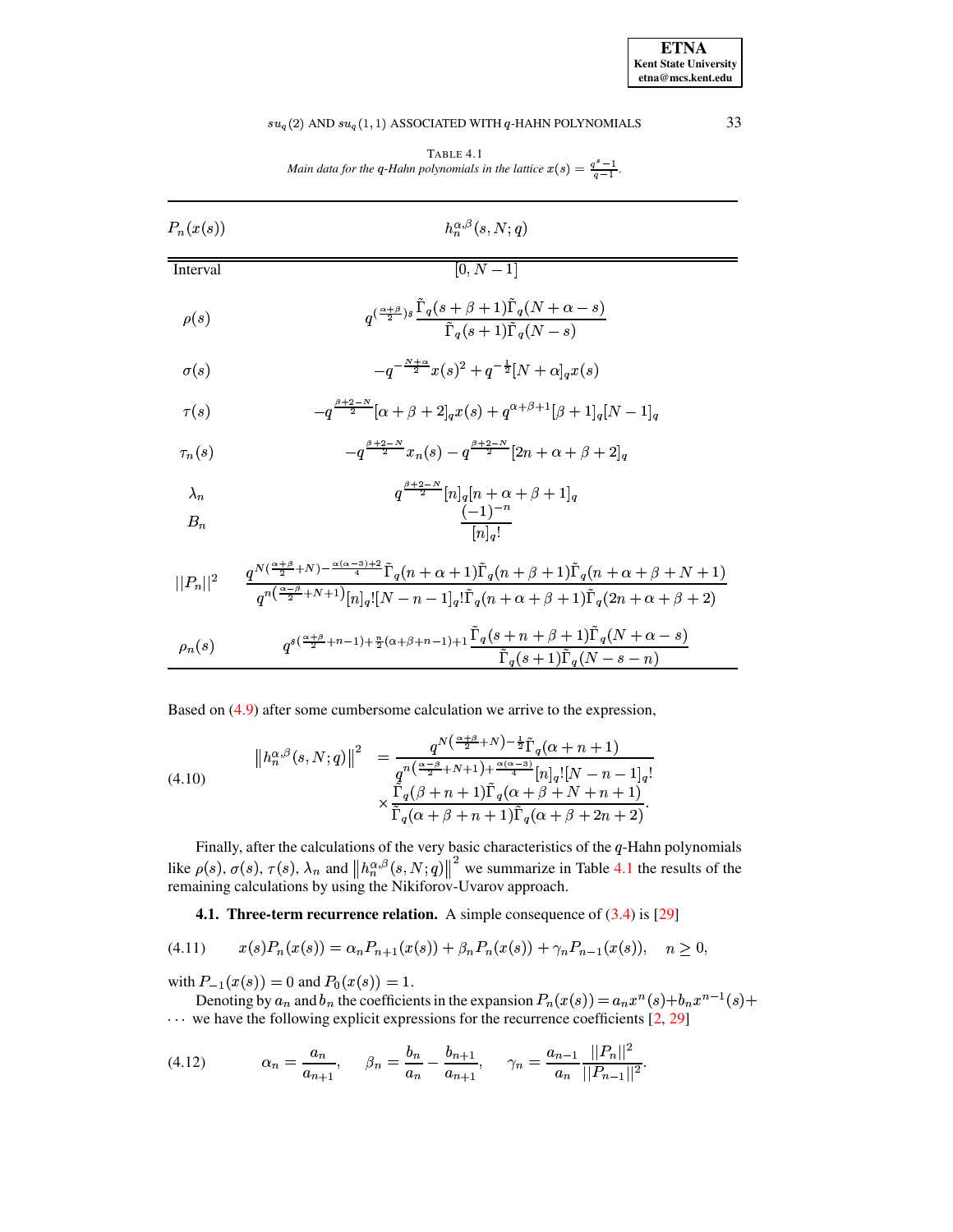TABLE 4.2 *Three-term recurrence coefficients* and *leading coefficient* for q-Hahn polynomials in the lattice  $x(s) = \frac{q-1}{q-1}$ 

<span id="page-10-0"></span>

| Coefficient | Explicit expression                                                                                                                                                                                                                                                                                     |
|-------------|---------------------------------------------------------------------------------------------------------------------------------------------------------------------------------------------------------------------------------------------------------------------------------------------------------|
| $\alpha_n$  | $q^{-\frac{\beta+2-N}{2}}\frac{\boxed{n+1}_q[n+\alpha+\beta+1]_q}{[2n+\alpha+\beta+2]_q[2n+\alpha+\beta+1]_q}$                                                                                                                                                                                          |
| $\beta_n$   | $q^{\alpha+N+\frac{n}{2}-1}\frac{[n+\alpha+\beta+1]_q[n+\beta+1]_q[N-n-2]_q}{[2n+\alpha+\beta+2]_q[2n+\alpha+\beta+1]_q}$<br>$+\frac{q^{-\frac{1}{2}\{2N+\beta+n+3(\alpha+1)\}}[n+\alpha]_q[n+\alpha+\beta+N]_q[N-n]_q[n]_q}{[2n+\alpha+\beta+1]_q[2n+\alpha+\beta]_q^2[2n+\alpha+\beta-1]_q[N-n-1]_q}$ |
| $\gamma_n$  | $q^{-\frac{N+\alpha}{2}-2}\frac{[n+\alpha]_q[n+\beta]_q[n+\alpha+\beta+N]_q[N-n]_q}{[2n+\alpha+\beta+1]_q[2n+\alpha+\beta]_q^2[2n+\alpha+\beta-1]_q}$                                                                                                                                                   |
| $a_n$       | $q^{n\frac{\beta+2-N}{2}}\frac{\Gamma_q(2n+\alpha+\beta+1)}{[n]_q\tilde{\Gamma}_q(n+\alpha+\beta+1)}$                                                                                                                                                                                                   |

To find the leading coefficient  $a_n$  it is enough to note that

$$
\frac{\triangle x^n(s)}{\triangle x(s)} = [n]_q x^{n-1}(s+\tfrac{1}{2}) + \cdots, \quad \text{so} \quad \left(\frac{\triangle}{\triangle x(s)}\right)^n x^n(s) = [n]_q!.
$$

On the other hand,  $\left(\frac{\triangle}{\triangle x(s)}\right)$   $P_n(x(s))$  $\left(\frac{\Delta}{(s)}\right)^n P_n(x(s)) = [n]_q! a_n$ , then using [\(3.9\)](#page-6-4),  $[n]_q! a_n = B_n A_{n,n}$ , and taking into account  $(3.10)$ 

$$
a_n = B_n \prod_{k=0}^{n-1} \left( \frac{q^{\frac{1}{2}(n+k-1)} + q^{-\frac{1}{2}(n+k-1)}}{2} \tilde{\tau}' + [n+k-1]_q \frac{\tilde{\sigma}''}{2} \right).
$$

Frequently, the computation of  $b_n$  as well as  $\beta_n$  is very tedious, then if we know  $\alpha_n$  and  $\gamma_n$ , and  $P_n(a) \neq 0$  for all n, we can use [\(4.11\)](#page-9-1). Indeed,

<span id="page-10-1"></span>
$$
\beta_n = \frac{x(a)P_n(a) - \alpha_n P_{n+1}(a) - \gamma_n P_{n-1}(a)}{P_n(a)}.
$$

See Table [4.2](#page-10-0) to find the result of computations for the coefficients  $(4.12)$ 

**4.2. Other recurrence relations.** Using the Rodrigues-type formula [\(3.9\)](#page-6-4) we find [\[29\]](#page-20-0)

(4.13) 
$$
\sigma(s) \frac{\nabla P_n(x(s))}{\nabla x(s)} = \frac{\lambda_n}{[n]_q \tau'_n} \left[ \tau_n(s) P_n(x(s)) - \frac{B_n}{B_{n+1}} P_{n+1}(x(s)) \right].
$$

Despite the fact the results shown here are given in [\[2\]](#page-19-18) we sketch below most of the steps to obtain the so-called structure relations for the corresponding polynomial solutions of  $(3.1)$ in the non-uniform lattice  $x(s) = c_1 q^s + c_3$ . Thus, the reader could follow easily all the calculations. For such a purpose we will substitute  $\tau_n(s)$  as follows

$$
\tau_n(s)=\tau_n'x_n(s)+\tau_n(0)=\tau_n'q^{\frac{n}{2}}x(s)+\tau_n(0)-\tau_n'c_3(q^{\frac{n}{2}}-1),
$$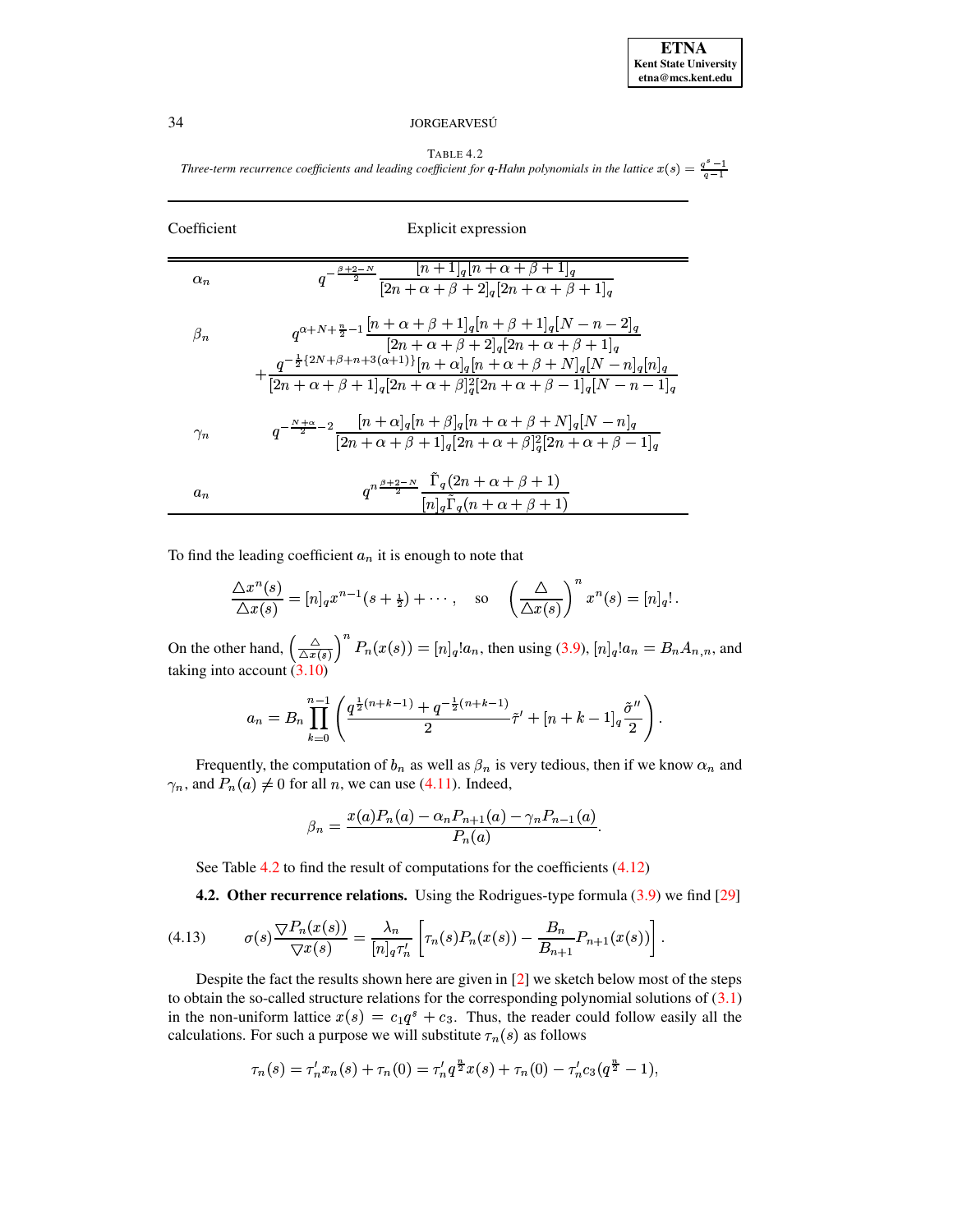# $su_q(2)$  AND  $su_q(1,1)$  ASSOCIATED WITH  $q$  -HAHN POLYNOMIALS

<span id="page-11-0"></span>in  $(4.13)$ . Then, based on the three-term recurrence relation  $(4.11)$  we obtain the *first structure* relation

(4.14) 
$$
\sigma(s) \frac{\nabla P_n(x(s))}{\nabla x(s)} = \tilde{S}_n P_{n+1}(x(s)) + \tilde{T}_n P_n(x(s)) + \tilde{R}_n P_{n-1}(x(s)),
$$

<span id="page-11-1"></span>where

(4.15) 
$$
\tilde{S}_n = \frac{\lambda_n}{[n]_q} \left[ q^{\frac{n}{2}} \alpha_n - \frac{B_n}{\tau'_n B_{n+1}} \right], \quad \tilde{T}_n = \frac{\lambda_n}{[n]_q} \left[ q^{\frac{n}{2}} \beta_n + \frac{\tau_n(0)}{\tau'_n} - c_3 (q^{\frac{n}{2}} - 1) \right],
$$

$$
\tilde{R}_n = \frac{\lambda_n q^{\frac{n}{2}} \gamma_n}{[n]_q}.
$$

<span id="page-11-4"></span>To deduce the *second structure relation* we will transform  $(4.14)$  with the help of the identity

(4.16) 
$$
\Delta \frac{\nabla P_n(x(s))}{\nabla x(s)} = \frac{\Delta P_n(x(s))}{\Delta x(s)} - \frac{\nabla P_n(x(s))}{\nabla x(s)}.
$$

Thus, using  $\Delta x(s-\frac{1}{2}) = \kappa_q x(s) - c_3 \kappa_q$ , as well as (3.1) and (4.11), one gets

$$
[\sigma(s) + \tau(s) \triangle x(s - \frac{1}{2})] \frac{\triangle P_n(x(s))}{\triangle x(s)} = S_n P_{n+1}(x(s)) + T_n P_n(x(s)) + R_n P_{n-1}(x(s))
$$

where

$$
S_n = \tilde{S}_n - \alpha_n \lambda_n \kappa_q, \quad T_n = \tilde{T}_n - \beta_n \lambda_n \kappa_q + c_3 \lambda_n \kappa_q, \quad R_n = \tilde{R}_n - \gamma_n \lambda_n \kappa_q,
$$

or equivalently, using  $(4.15)$ ,

$$
S_n = \frac{\lambda_n}{[n]_q} \left[ q^{-\frac{n}{2}} \alpha_n - \frac{B_n}{\tau'_n B_{n+1}} \right], \quad T_n = \frac{\lambda_n}{[n]_q} \left[ q^{-\frac{n}{2}} \beta_n + \frac{\tau_n(0)}{\tau'_n} - c_3 (q^{-\frac{n}{2}} - 1) \right],
$$

$$
R_n = \frac{\lambda_n q^{-\frac{n}{2}} \gamma_n}{[n]_q}.
$$

<span id="page-11-2"></span>Now we will find a *difference-recurrence relation* of the form [2]

$$
(4.17) \qquad P_n(x(s)) = L_n \frac{\Delta P_{n+1}(x(s))}{\Delta x(s)} + M_n \frac{\Delta P_n(x(s))}{\Delta x(s)} + N_n \frac{\Delta P_{n-1}(x(s))}{\Delta x(s)}
$$

being  $L_n$ ,  $M_n$  y  $N_n$  constants. Notice that this relation is not include in [29].<br>Let describe briefly how to prove (4.17). Applying the operator  $\frac{\triangle}{\triangle x(s)}$  on both sides of (4.14), and using (3.1) as well as  $q^{-\frac{1$ 

(4.18) 
$$
\left[q^{\frac{1}{2}}\frac{\Delta\sigma(s)}{\Delta x(s)} - \tau(s)\right] \frac{\Delta P_n(x(s))}{\Delta x(s)} - \lambda_n P_n(x(s)) =
$$

$$
= q^{\frac{1}{2}}\tilde{S}_n \frac{\Delta P_{n+1}(x(s))}{\Delta x(s)} + q^{\frac{1}{2}}\tilde{T}_n \frac{\Delta P_n(x(s))}{\Delta x(s)} + q^{\frac{1}{2}}\tilde{R}_n \frac{\Delta P_{n-1}(x(s))}{\Delta x(s)}.
$$

Since

<span id="page-11-3"></span>
$$
\sigma(s) = \frac{\sigma''}{2}x^2(s) + \sigma'(0)x(s) + \sigma(0)
$$
, and  $\tau(s) = \tau' x(s) + \tau(0)$ ,

35

**ETNA Kent State University**  $etna@mcs. kent.edu$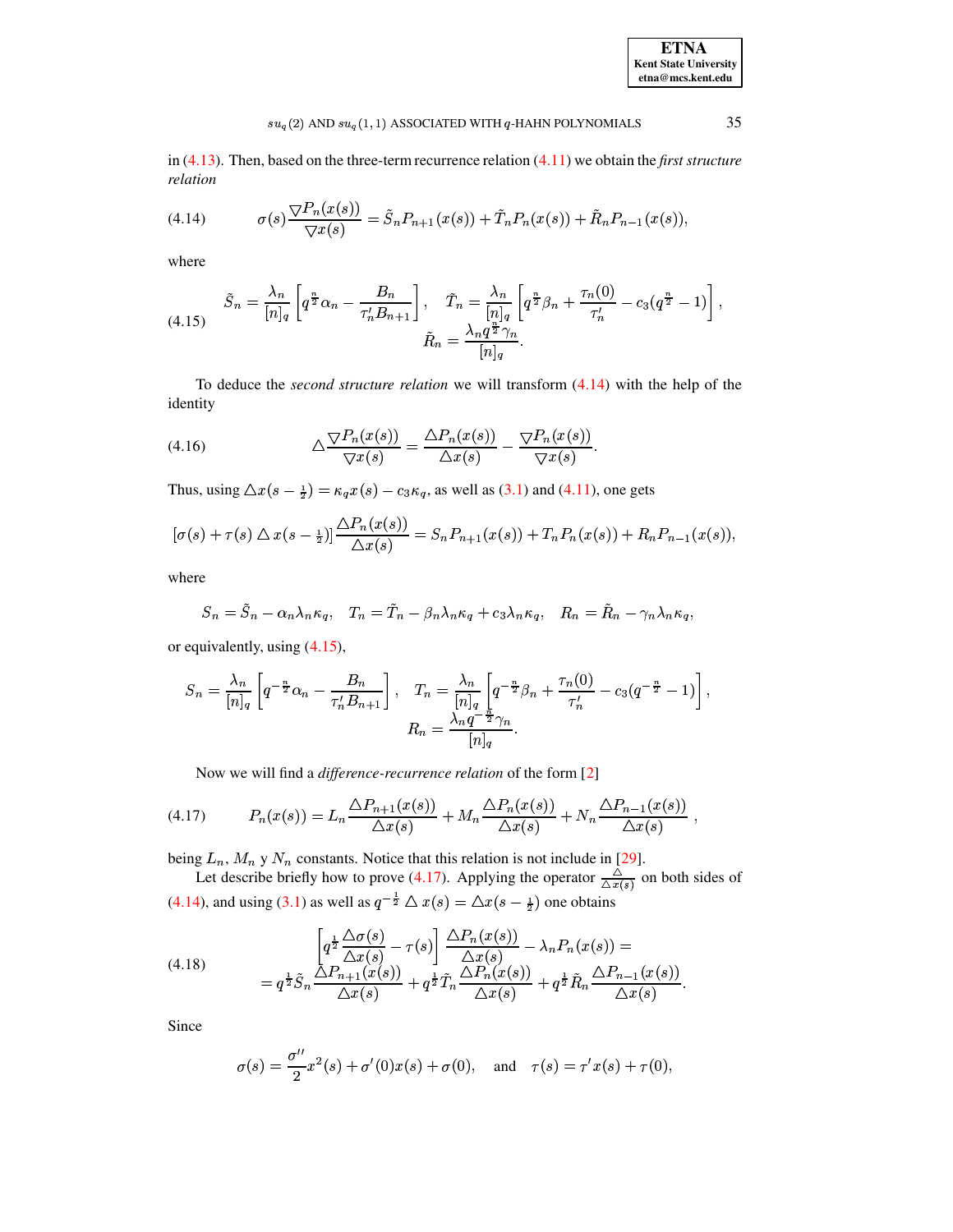| <b>ETNA</b>                  |
|------------------------------|
| <b>Kent State University</b> |
| etna@mcs.kent.edu            |

and  $x(s+1) = qx(s) - c_3(q-1)$  the expression  $\frac{\Delta \sigma(s)}{\Delta x(s)}$  is a polynomials  $x(s)$  of degree one. Hence,

$$
\left[q^{\frac{1}{2}}\frac{\Delta\sigma(s)}{\Delta x(s)} - \tau(s)\right] = Ax(s) + B,
$$

where

$$
A = \frac{\sigma''}{2}(1+q)q^{\frac{1}{2}} - \tau', \quad \text{and} \quad B = q^{\frac{1}{2}}\sigma'(0) - \frac{\sigma''}{2}c_3q^{\frac{1}{2}}(q-1) - \tau(0).
$$

<span id="page-12-0"></span>Thus,  $(4.18)$  becomes

$$
(4.19) \qquad \frac{q^{-\frac{1}{2}}\left(Ax(s)\frac{\Delta P_n(x(s))}{\Delta x(s)} - \lambda_n P_n(x(s))\right) =}{\tilde{S}_n\frac{\Delta P_{n+1}(x(s))}{\Delta x(s)} + \tilde{T}_n\frac{\Delta P_n(x(s))}{\Delta x(s)} + \tilde{R}_n\frac{\Delta P_{n-1}(x(s))}{\Delta x(s)} - \frac{B}{q^{\frac{1}{2}}}\frac{\Delta P_n(x(s))}{\Delta x(s)}.
$$

Now, if we apply the operator  $\frac{\triangle}{\triangle x(s)}$  on both sides of (4.11) we can eliminate the term  $x(s) \frac{\triangle P_n(x(s))}{\triangle x(s)}$  in (4.19) by using the identity  $x(s + 1) = q x(s) - c_3(q - 1)$ , i.e.,

$$
qx(s)\frac{\Delta P_n(x(s))}{\Delta x(s)} = \alpha_n \frac{\Delta P_{n+1}(x(s))}{\Delta x(s)} + [\beta_n + c_3(q-1)] \frac{\Delta P_n(x(s))}{\Delta x(s)} + \gamma_n \frac{\Delta P_{n-1}(x(s))}{\Delta x(s)} - P_n(x(s)).
$$

Finally, multiplying  $(4.19)$  by q and using the above equation one gets

$$
P_n(x(s)) = \frac{\left(\alpha_n A - q^{\frac{3}{2}} \tilde{S}_n\right)}{(A + q\lambda_n)} \frac{\Delta P_{n+1}(x(s))}{\Delta x(s)} + \frac{\left(\gamma_n A - q^{\frac{3}{2}} \tilde{R}_n\right)}{(A + q\lambda_n)} \frac{\Delta P_{n-1}(x(s))}{\Delta x(s)} + \frac{\left(\beta_n A + c_3 A(q-1) + qB - q^{\frac{3}{2}} \tilde{T}_n\right)}{(A + q\lambda_n)} \frac{\Delta P_n(x(s))}{\Delta x(s)},
$$

which is of the form (4.17) if  $A + q\lambda_n \neq 0$ . In particular, we have

$$
A = q^{\frac{\beta - N + 4}{2}} [\alpha + \beta]_q, \quad B = [N + \alpha]_q - q^{-\frac{\alpha + N - 1}{2}} - q^{\alpha + \beta + 1} [\beta + 1]_q [N - 1]_q,
$$

consequently,

$$
A + q\lambda_n = q^{\frac{\beta - N + 4}{2}} \left( [\alpha + \beta]_q + [n]_q [n + \alpha + \beta + 1]_q \right).
$$

See Tables 4.3 and 4.4 to find all the recurrence coefficients described in this subsection.

4.3. q-Clebsch-Gordan coefficients. It is relatively easy to verify that the hypergeometric-type difference equation  $(3.1)$  for the q-Hahn polynomials is equivalent to the recurrence relation (2.6) for the q-Clebsch-Gordan coefficients with respect to the projection  $m_1$  or  $m_2$ of the angular momentum  $j_1$  or  $j_2$ , respectively. For such a purpose let to rewrite (3.1) as a recurrence relation in s, i.e.,

<span id="page-12-1"></span>
$$
(4.20) \qquad \qquad \xi(s)y(s+1) + \eta(s)y(s) + \zeta(s)y(s-1) = 0,
$$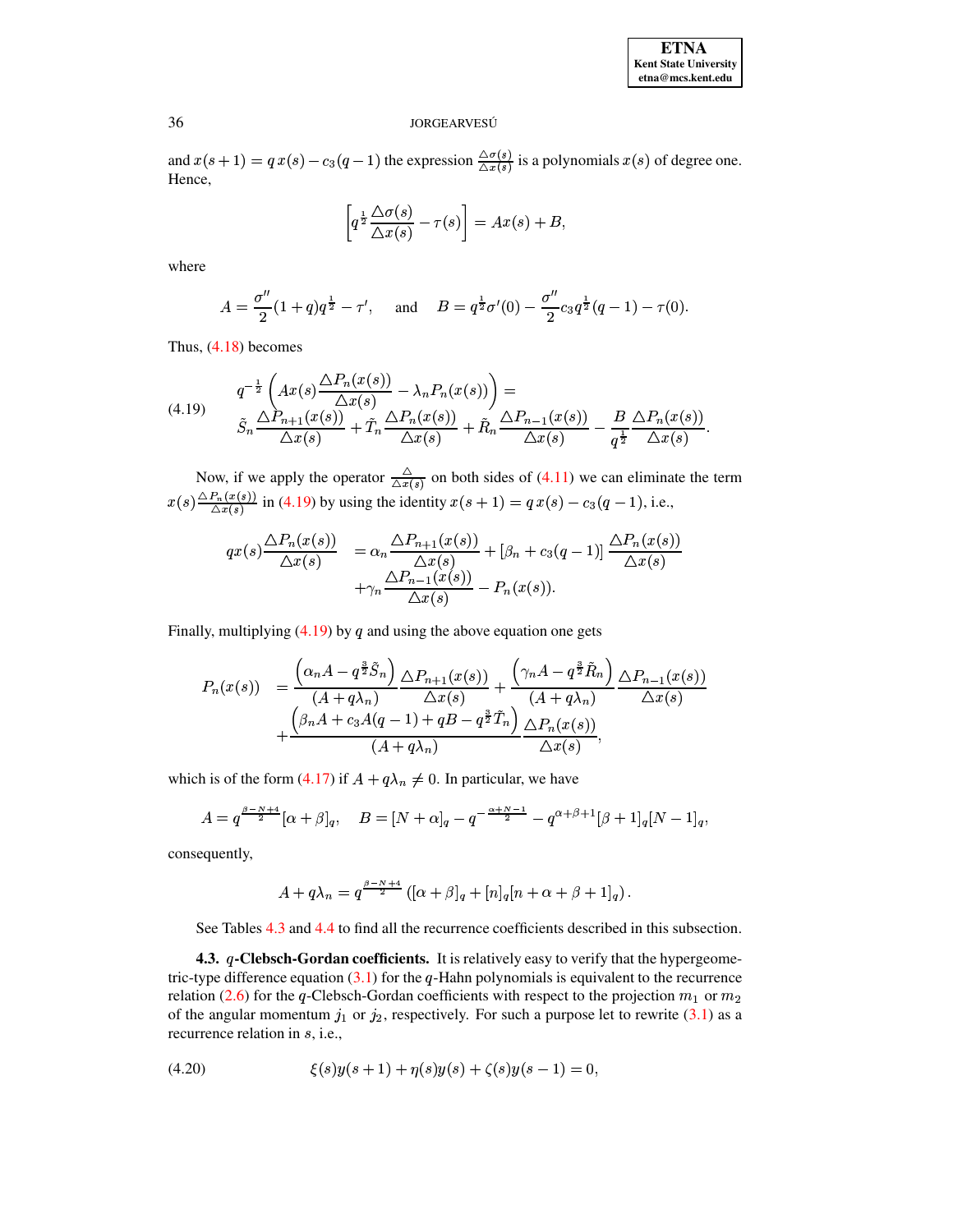TABLE 4.3<br>Recurrence coefficients for q-Hahn polynomials in the lattice  $x(s) = \frac{q^s - 1}{q - 1}$ 

<span id="page-13-0"></span>

| Coefficient   | Explicit expression                                                                                                                                                                                        |
|---------------|------------------------------------------------------------------------------------------------------------------------------------------------------------------------------------------------------------|
| $\tilde{S}_n$ | $-q^{-\frac{(n+\alpha+\beta+1)}{2}}\frac{[n+1]_q[n]_q[n+\alpha+\beta+1]_q}{[2n+\alpha+\beta+2]_q[2n+\alpha+\beta+1]_q}$                                                                                    |
|               | $q^{\frac{\beta+2-N}{2}}[n+\alpha+\beta+1]_q\Big\{\frac{[n+\alpha+\beta+1]_q[n+\beta+1]_q[N-n-2]_q}{q^{1-n-\alpha-N}[2n+\alpha+\beta+2]_q[2n+\alpha+\beta+1]_q}$                                           |
| Ť.            | $+ \frac{q^{-\frac{1}{2}\{2N+\beta+3(\alpha+1)\}}[n+\alpha]_q[n+\alpha+\beta+N]_q[N-n]_q[n]_q}{[2n+\alpha+\beta+1]_q[2n+\alpha+\beta]_q^2[2n+\alpha+\beta-1]_q[N-n-1]_q}+q^{\frac{n-2}{2}}[\frac{n}{2}]_q$ |
|               | $+q^{\frac{N-n-\beta-3}{2}}\frac{\left(q^{n+1+\frac{\alpha+\beta}{2}}[\frac{n}{2}+\beta+1]_q[\frac{n}{2}-N+1]_q-[\frac{n}{2}]_q[\frac{n}{2}+N+\alpha]_q\right)}{[2n+\alpha+\beta+2]_q}\bigg\}$             |
| $\tilde{R}_n$ | $q^{\frac{(n+\beta-\alpha-2N-2)}{2}}\frac{[n+\alpha]_q[n+\beta]_q[n+\alpha+\beta+1]_q[n+\alpha+\beta+N]_q[N-n]_q}{[2n+\alpha+\beta+1]_q[2n+\alpha+\beta]_q^2[2n+\alpha+\beta-1]_q}$                        |
| $S_n$         | $-q^{\frac{n+\alpha+\beta+1}{2}}\frac{[n+1]_q[n]_q[n+\alpha+\beta+1]_q}{[2n+\alpha+\beta+2]_q[2n+\alpha+\beta+1]_q}$                                                                                       |
|               | $q^{\frac{\beta+2-N}{2}}[n+\alpha+\beta+1]_q\Big\{\frac{[n+\alpha+\beta+1]_q[n+\beta+1]_q[N-n-2]_q}{q^{1-\alpha-N}[2n+\alpha+\beta+2]_q[2n+\alpha+\beta+1]_q}$                                             |
| $T_{n}$       | $+\frac{q^{-\frac{1}{2}\{2N+\beta+2n+3(\alpha+1)\}}[n+\alpha]_q[n+\alpha+\beta+N]_q[N-n]_q[n]_q}{[2n+\alpha+\beta+1]_q[2n+\alpha+\beta]_q^2[2n+\alpha+\beta-1]_q[N-n-1]_q}-q^{-\frac{n+2}{4}}$             |
|               | $+q^{\frac{N-n-\beta-3}{2}}\frac{\left(q^{n+1+\frac{\alpha+\beta}{2}}[\frac{n}{2}+\beta+1]_q[\frac{n}{2}-N+1]_q-[\frac{n}{2}]_q[\frac{n}{2}+N+\alpha]_q\right)}{[2n+\alpha+\beta+2]_q}$                    |
| $R_n$         | $q^{\frac{\beta-\alpha-n}{2}-N-1}\frac{[n+\alpha]_q[n+\beta]_q[n+\alpha+\beta+1]_q[n+\alpha+\beta+N]_q[N-n]_q}{[2n+\alpha+\beta+1]_q[n+\alpha+\beta]_q^2[2n+\alpha+\beta-1]_q}$                            |

TABLE 4.4<br>Recurrence coefficients for q-Hahn polynomials in the lattice  $x(s) = \frac{q^s - 1}{q - 1}$ 

<span id="page-13-1"></span>

| Coefficient | Explicit expression                                                                                                                                                                                                                          |
|-------------|----------------------------------------------------------------------------------------------------------------------------------------------------------------------------------------------------------------------------------------------|
| $L_n$       | $q^{\frac{N-n-\beta-2}{2}}[n+1]_q[n+\alpha+\beta+1]_q[n+\alpha+\beta]_q$<br>$[2n + \alpha + \beta + 2]_q[2n + \alpha + \beta + 1]_q ([\alpha + \beta]_q + [n]_q[n + \alpha + \beta + 1]_q)$                                                  |
|             | $\frac{1}{([\alpha + \beta]_q + [n]_q[n+\alpha + \beta +1]_q)}\Bigg\{\frac{-[n+1]_q}{[2n+\alpha+\beta +1]_q}\ \Bigg\lfloor \frac{[n+\alpha+\beta +1]_q}{\frac{1-\alpha-\beta}{2}-\alpha-N-n}}$                                               |
|             | $\times \frac{[n+\beta+1]_q[N-n-2]_q}{[2n+\alpha+\beta+2]_q} + \frac{q^{-N-\alpha-1}[n+\alpha]_q[n+\alpha+\beta+N]_q[N-n]_q[n]_q}{[2n+\alpha+\beta]_q^2[2n+\alpha+\beta-1]_q[N-n-1]_q}$                                                      |
| $M_n$       | $+\frac{[N+\alpha]_q}{a^{\tfrac{\beta+2-N}{2}}}+\frac{1}{a^{\tfrac{\alpha+\beta+3}{2}}}-\frac{[\beta+1]_q[N-1]_q}{a^{-\alpha-\tfrac{N+\beta}{2}}}-\frac{[\alpha+\beta+2]_q}{q}-\frac{[n+\alpha+\beta+1]_q[\frac{n}{2}]_q}{a^{-\frac{n}{4}}}$ |
|             | $[n+\alpha+\beta+1]_q\left(q^{n+1+\frac{\alpha+\beta}2}[\tfrac n2+\beta+1]_q[\tfrac n2-N+1]_q-[\tfrac n2]_q[\tfrac n2+N+\alpha]_q\right)$                                                                                                    |
|             | $a^{\frac{n-N+\beta+2}{2}}[2n+\alpha+\beta+2]_q$                                                                                                                                                                                             |
| $N_n$       | $-q^{\frac{n-N+\beta-3}{2}}[n+1]_q[n+\alpha]_q[n+\beta]_q[n+\alpha+\beta]_q^{-1}[N-n]_q$<br>$[2n + \alpha + \beta + 1]_q[2n + \alpha + \beta - 1]_q ([\alpha + \beta]_q + [n]_q[n + \alpha + \beta + 1]_q)$                                  |

37

**ETNA** Kent State University etna@mcs.kent.edu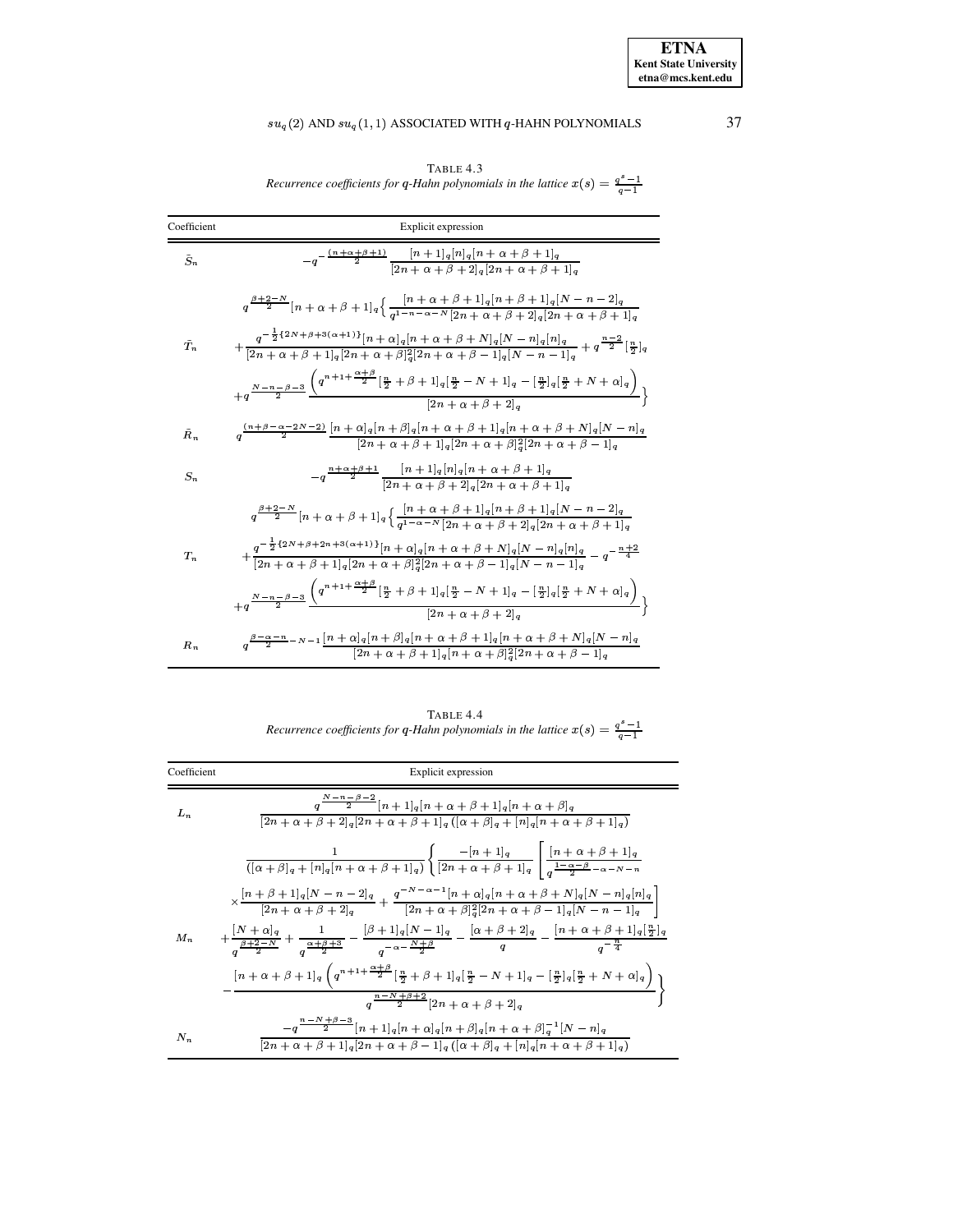<span id="page-14-1"></span>where

(4.21) 
$$
\xi(s) = \frac{\sigma(s) + \tau(s) \Delta x(s - \frac{1}{2})}{\Delta x(s - \frac{1}{2}) \nabla x(s)}, \quad \zeta(s) = \frac{\sigma(s)}{\Delta x(s - \frac{1}{2}) \nabla x(s)}, \eta(s) = \lambda_n - \zeta(s) - \xi(s).
$$

<span id="page-14-2"></span>Let

(4.22) 
$$
s = j_1 - m_1, \quad N = j_1 + j_2 - m + 1, \quad \alpha = m + j_1 - j_2, \beta = m - j_1 + j_2, \quad n = j - m.
$$

Therefore, substituting in the above equations  $(4.21)$  the choice  $(4.22)$  we have

<span id="page-14-3"></span>
$$
\begin{array}{ll} \xi(j_1-m_1) & = -q^{2m_1+m_2-j_1+\frac{1}{2}}[j_2+m_2+1]_q[m_2-j_2]_q, \\ \eta(j_1-m_1) & = q^{m_1-j_1+\frac{1}{2}} \left( q^{m_2} [j-m]_q [j+m+1]_q + [j_1-m_1]_q [j_1+m_1+1]_q \right. \\ & \left. + q^{m_1+m_2}[m_2+j_2+1]_q[m_2-j_2]_q \right), \\ \zeta(j_1-m_1) & = q^{m_1-j_1+\frac{1}{2}}[j_1-m_1]_q[m_1+j_1+1]_q. \end{array}
$$

Consequently, the equation  $(4.20)$  for the q-Hahn polynomials becomes

(4.23) 
$$
\begin{aligned}\n &\xi(j_1 - m_1)h_{j-m}^{m+j_1-j_2, m-j_1+j_2}(j_1 - m_1 + 1, j_1 + j_2 - m + 1; q) \\
&\quad + \eta(j_1 - m_1)h_{j-m}^{m+j_1-j_2, m-j_1+j_2}(j_1 - m_1, j_1 + j_2 - m + 1; q) \\
&\quad + \zeta(j_1 - m_1)h_{j-m}^{m+j_1-j_2, m-j_1+j_2}(j_1 - m_1 - 1, j_1 + j_2 - m + 1; q) = 0.\n \end{aligned}
$$

Comparing the recurrence relations  $(2.6)$  and  $(4.23)$  one deduces

<span id="page-14-0"></span>(4.24) 
$$
\langle j_1 m_1 j_2 m_2 | j m \rangle_{q^{-1}} = (-1)^{n+s} \sqrt{\rho(s) \Delta x (s - \frac{1}{2})} \hat{h}_n^{\alpha,\beta}(s, N; q),
$$

where  $\hat{h}_n^{\alpha,\beta}(s,N;q)$  denotes the orthonormal q-Hahn polynomials and s, N,  $\alpha$ ,  $\beta$ , n coincide with [\(4.22\)](#page-14-2). To efficiently carry out a comparison between these two recurrence relations we should consider [\(4.10\)](#page-9-3) as well as the following useful expressions

$$
\frac{\rho(j_1-m_1)}{\rho(j_1-m_1+1)}=q^{-m}\frac{[j_1+m_1]_q[j_1-m_1+1]_q}{[j_2-m_2]_q[j_2+m_2+1]_q},\quad \frac{\Delta x(s-\frac{1}{2})}{\Delta x(s-\frac{3}{2})}=q
$$
  

$$
\frac{\rho(j_1-m_1)}{\rho(j_1-m_1-1)}=q^{m}\frac{[j_2+m_2]_q[j_2-m_2+1]_q}{[j_1-m_1]_q[j_1+m_1+1]_q},\quad \frac{\Delta x(s-\frac{1}{2})}{\Delta x(s+\frac{1}{2})}=q^{-1}.
$$

For the ratio of weights we have used  $(4.7)$ .

Notice that  $(4.24)$  constitutes an extension –in this case a  $q$ -analog– of the well known relation between the classical Hahn polynomials and Clebsch-Gordan coefficients. Furthermore, this expression is in accordance with the results obtained in  $[33]$  (see also  $[1]$  for more details).

From [\(3.4\)](#page-5-2) as well as from [\(4.8\)](#page-8-3) the symmetry property for the q-Hahn polynomials

$$
h_n^{\alpha,\beta}(s,N;q)=(-1)^n q^{n(\alpha+\beta+N)}h_n^{\beta,\alpha}(N-s-1,N;q^{-1}),
$$

holds. It leads as a consequence the corresponding symmetry property for the  $q$ -Clebsch-Gordan coefficients given in  $(2.7)$  by a simple substitution of the parameters  $(4.22)$ . Now, the substitution of the parameters  $(4.22)$  into the expression  $(3.11)$  with the help of  $(4.24)$  gives the q-analog of the Racah formula for  $su_q(2)$  Clebsch-Gordan coefficients

<span id="page-14-4"></span>
$$
\langle j_1m_1j_2m_2|jm\rangle_q = (-1)^{j_1 - m_1} \sqrt{\frac{\frac{[2j+1]_q[j-m]_q![j_1-m]_q![j_1-m_1]_q![j_2-m_2]_q![j_1+j_2-j]_q!}{[j_1+j_2+j+1]_q![j_1-j_2+j]_q![j_2-j_1+j]_q![j_1+m_1]_q![j_2+m_2]_q!}}{\frac{q^{\frac{1}{2}k(j+m+1)}k![j_1-m_1+k]_q![j_1-j_2+j_1+j_1(j_1+1)-j_2(j_2+1))}}{\frac{q^{\frac{1}{2}k(j+m+1)}[j_1-m_1+k]_q![j+j_2-m_1-k]_q!}{[k]_q![j-m-k]_q![j_1-m_1-k]_q![j_2-j+m_1-k]_q!}}.
$$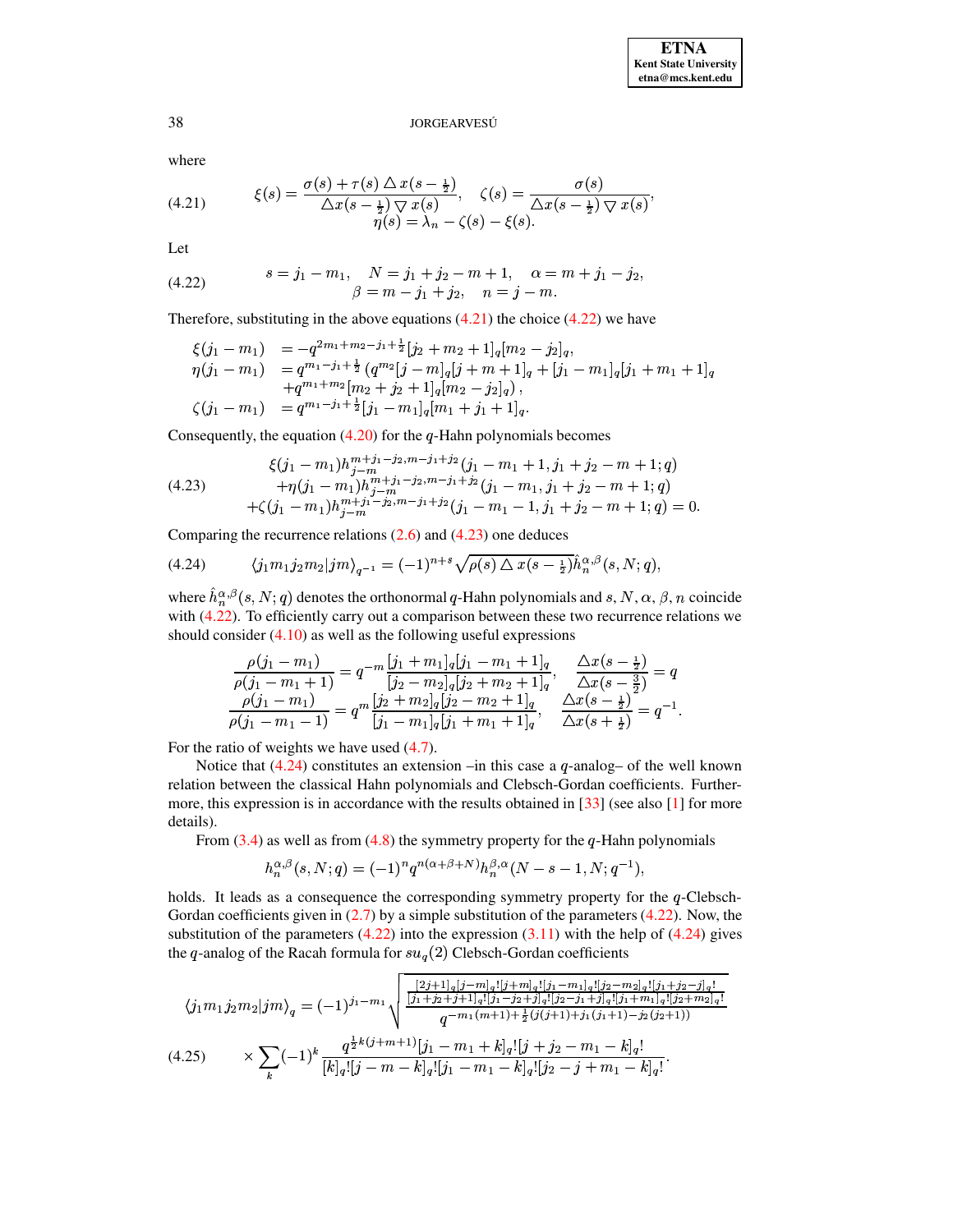## $su_q(2)$  AND  $su_q(1, 1)$  ASSOCIATED WITH  $q$ -HAHN POLYNOMIALS

Two particular cases are immediately derived from  $(4.25)$ :

i) First, when  $j_1 = m_1$ 

$$
\langle j_1 j_1 j_2 m_2 | j m \rangle_q = \sqrt{\frac{\frac{[2j+1]_q [j+m]_q![2j_1]_q![j_2-m_2]_q![j-j_1+j_2]_q!}{[j_1+j_2+j+1]_q![j_1+j_2-j]_q![j_1-j_2+j]_q![j_2+m_2]_q![j-m]_q}}{q^{j_1(j-m)-\frac{1}{2}(j_1+j_2-j)(j-j_1+j_2-1)}}
$$

which corresponds to the choice  $s = 0$  for the q-Hahn polynomials. ii) Second,

$$
\frac{\langle j_1m_1j_2m_2|jj\rangle_q}{(-1)^{j_1-m_1}} = \sqrt{\frac{\frac{[2j+1]_q![j_1+m_1]_q![j_2+m_2]_q![j_1+j_2-j]_q!}{[j_1+j_2+j_1]_q![j_1-j_2+j]_q![j_2-j_1+j]_q![j_1-m_1]_q![j_2-m_2]_q!}{q^{(j+1)(j_1-m_1))-\frac{1}{2}(j_1+j_2-j)(j-j_1+j_2+1))}}
$$

which coincides with the expression (4.24) for  $m = j$ 

$$
\frac{\langle j_1m_1j_2m_2|jj\rangle_q}{\hat{h}_0^{m+j_1-j_2,m-j_1+j_2}(j_1-m_1,j_1+j_2-m+1;q)} = (-1)^s \sqrt{\rho(s) \bigtriangleup x(s-\frac{1}{2})}.
$$

From the Rodrigues-type formula  $(3.7)$  and the identity  $(4.16)$  it is easy to obtain

$$
h_{n+1}^{\alpha-1,\beta-1}(s+1,N;q) - h_{n+1}^{\alpha-1,\beta-1}(s,N;q) = q^{s+1+\frac{\alpha+\beta-n}{2}} h_{n+1}^{\alpha,\beta}(s,N;q).
$$

Now, if we put in this expression the above selection of parameters  $(4.22)$  and consider  $(4.23)$ we deduce an interesting relation for the  $q$ -Clebsch-Gordan coefficients. Indeed,

$$
\begin{array}{c}\sqrt{(j_1\pm m_1)(j_1\mp m_1+1)}q^{\frac{m_2}{2}}\left\langle j_1m_1\mp 1j_2m_2|jm\right\rangle_q\\+\sqrt{(j_2\pm m_2)(j_2\mp m_2+1)}q^{-\frac{m_1}{2}}\left\langle j_1m_1j_2m_2\mp |jm\right\rangle_q=\\\sqrt{(j\mp m)(j\pm m+1)}\left\langle j_1m_1j_2m_2|jm+1\right\rangle_q\end{array}=
$$

which can be also obtained from  $(2.8)$ .

4.4. Relation between the Clebsch-Gordan coefficients for the quantum algebras  $su_q(2)$  and  $su_q(1,1)$ . It is well known [21] that the quantum algebra  $su_q(1,1)$  can be generated from the operators

$$
\begin{aligned} [\mathcal{Q}_0, \mathcal{Q}_\pm] &= \pm \mathcal{Q}_\pm, \quad [\mathcal{Q}_+, \mathcal{Q}_-] = -[2\mathcal{Q}_0]_q, \\ \mathcal{Q}_0^\dagger &= \mathcal{Q}_0, \quad \mathcal{Q}_\pm^\dagger = \mathcal{Q}_\mp, \end{aligned}
$$

where  $[\cdot, \cdot]$  represents as in the Section 2 the commutator product.

The description of this subsection is quite similar to the already presented in the Section 2 as well as  $[1]$ . Here, to avoid confusion with the Section 2 we use the notation '*prime*' over the basic vectors  $|j'm' \rangle_q$ ,  $m' = j' + 1, j' + 2, \dots$  These basic vectors of the irreducible representations of the discrete positive series  $D^{j'+}$  are determined by  $|j'j' + 1 \rangle_q$ , such that

$$
Q_{-} |j'j' + 1 \rangle_{q} = 0, Q_{0} |j'j' + 1 \rangle_{q} = (j' + 1) |j'j' + 1 \rangle_{q}, \langle j'j' + 1 |j'j' + 1 \rangle_{q} = 1,
$$

and

$$
j'm'\ )_q=\sqrt{\frac{[2j'+1]_q!}{[j'+m']_q! [m'-j'-1]_q!}}\left(\mathcal{Q}_+\right)^{m'-j'-1}|j'j'+1\ \right)_q.
$$

39

**ETNA Kent State University**  $etna@mcs. kent.edu$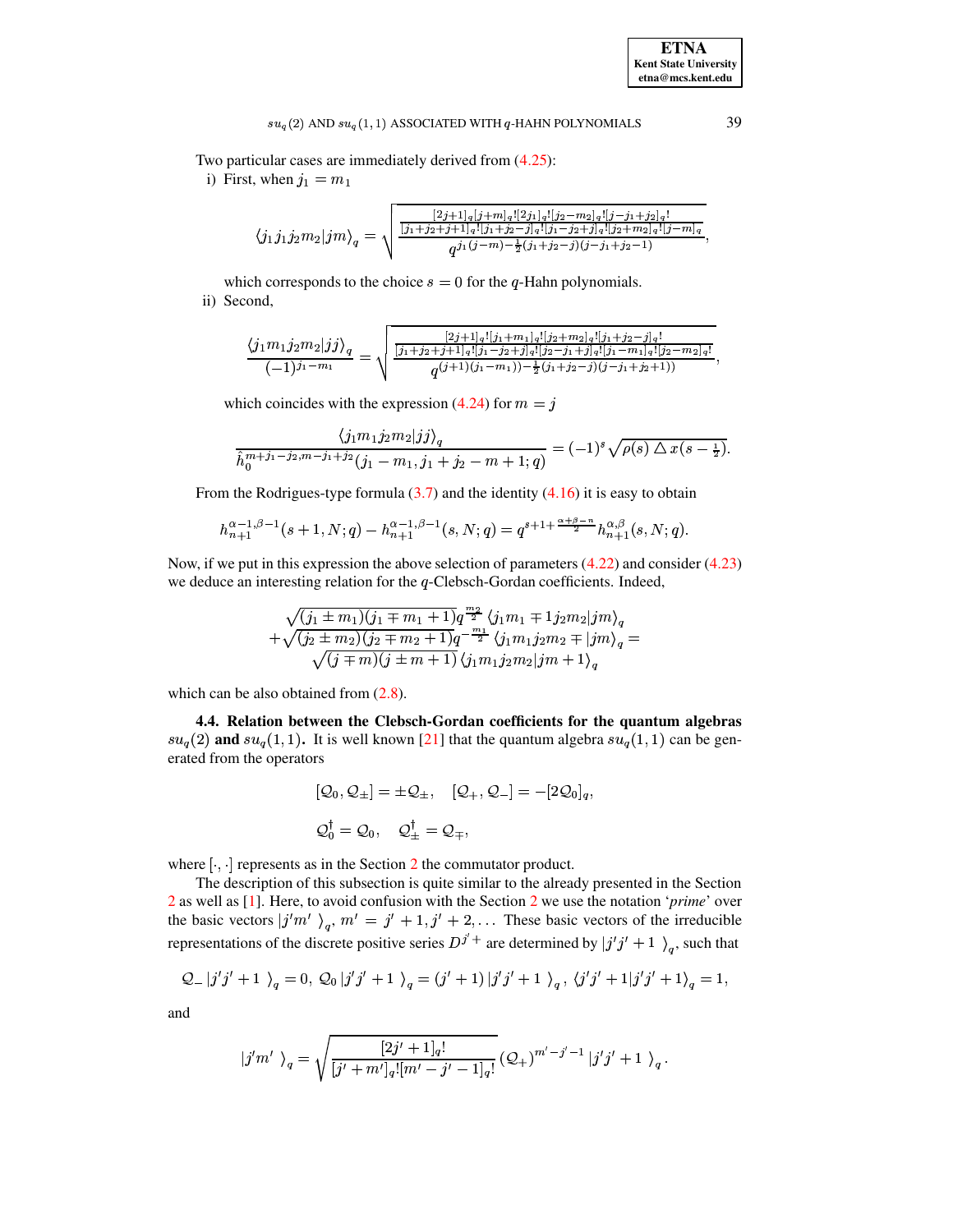Analogously, the tensor product of the irreducible representation  $D^{j_1'}$  and  $D^{j_2'}$  of the quantum algebra  $su_q(1,1)$  can be decomposed into the direct sum

$$
\mathcal{D}^{j_1'+}\otimes\mathcal{D}^{j_2'+}=\sum_{j'=j_1'+j_2'+1}^\infty\oplus D^{j'+}.
$$

Its generators (co-products) are given by the expressions

$$
Q_0(1,2) = Q_0(1) + Q_0(2),
$$
  

$$
Q_{\pm}(1,2) = q^{\frac{1}{2}Q_0(2)}Q_{\pm}(1) + q^{-\frac{1}{2}Q_0(1)}Q_{\pm}(2)
$$

The explicit form of the irreducible representation

<span id="page-16-0"></span>
$$
\langle j'\tilde{m'}|\mathcal{Q}_0|j'm'\rangle_q = \delta_{\tilde{m'},m'},
$$
  

$$
\langle j'\tilde{m'}|\mathcal{Q}_\pm|j'm'\rangle_q = \sqrt{[m'\mp j']_q[m'\pm j'\pm 1]_q}\delta_{\tilde{m'},m'\pm 1},
$$

as well as the Casimir operator

(4.26) 
$$
\mathcal{C}_2 = -\mathcal{Q}_+ \mathcal{Q}_- + [\mathcal{Q}_0]_q [\mathcal{Q}_0 - 1]_q, \n\mathcal{C}_2 |j'm' \rangle_q = [j']_q [j' + 1]_q |j'm' \rangle_q,
$$

are given in a quite similar form to those presented in Section 2. Analogously, the definition of the  $q$ -Clebsch-Gordan coefficients is

<span id="page-16-1"></span>(4.27) 
$$
|j'_1j'_2, j'm' \rangle_q = \sum_{m'_1, m'_2} \langle j'_1m'_1j'_2m'_2, j'm' \rangle_q |j'_1m'_1 \rangle_q |j'_2m'_2 \rangle_q,
$$

$$
C_2(12) |j'_1j'_2, j'm' \rangle_q = [j']_q[j'+1]_q |j'_1j'_2, j'm' \rangle_q.
$$

<span id="page-16-3"></span>Now, using the Casimir operator  $(4.26)$  as well as the expression  $(4.27)$  the matrix elements  $\langle j'_1 m'_1 j'_2 m'_2 | C_2(1,2) | j'_1 j'_2, j' m' \rangle_q$  can be found. From these matrix elements (see [16]) the following three-term recurrence relation in  $m'_1, m'_2$  for the q-Clebsch-Gordan coefficients

$$
\sqrt{[m'_2 - j'_2 - 1]_q [j'_2 + m'_2]_q [m'_1 - j'_1]_q [j'_1 + m'_1 + 1]_q \langle j'_1 m'_1 + 1 j'_2 m'_2 - 1]j' m' \rangle_q
$$
  
+ $q \sqrt{[m'_2 - j'_2]_q [j'_2 + m'_2 + 1]_q [j'_1 + m'_1]_q [m'_1 - j'_1 - 1]_q \langle j'_1 m'_1 - 1 j'_2 m'_2 + 1]j' m' \rangle_q$   
(4.28)  
+ $\left(q^{-m'_1} [j'_2 + m'_2 + 1]_q [m'_2 - j'_2]_q + q^{m'_2} [j'_1 + m'_1 + 1]_q [m'_1 - j'_1]_q\right)$   
+ $\left[j' + \frac{1}{2} \right]_q^2 - [m' + \frac{1}{2} \right]_q^2 q^{-\frac{1}{2} (m'_2 - m'_1 - 1)} \langle j'_1 m'_1 j'_2 m'_2 | j' m' \rangle_q = 0,$ 

yields.

Finally, to conclude this section let establish a useful relation between the  $q$ -Clebsch-Gordan coefficients for the  $su_q(2)$  and  $su_q(1, 1)$  algebras, i.e.,

(4.29) 
$$
\langle j_1 m_1 j_2 m_2 | j m \rangle_{su_q(2)} = \langle j'_1 m'_1 j'_2 m'_2 | j' m' \rangle_{su_q(1,1)},
$$

where

<span id="page-16-2"></span>
$$
j_1=\frac{m'+j'_1-j'_2-1}{2},\quad m_1=\frac{m'_1-m'_2+j'_1+j'_2+1}{2},\quad j=j'\newline j_2=\frac{m'-j'_1+j'_2-1}{2},\quad m_2=\frac{m'_2-m'_1+j'_1+j'_2+1}{2},\quad m=j'_1+j'_2+1.
$$

The relation  $(4.29)$  can be deduced by a mere comparison between the relations  $(2.6)$  and  $(4.28)$ . This result is in accordance with  $[4, 16]$ .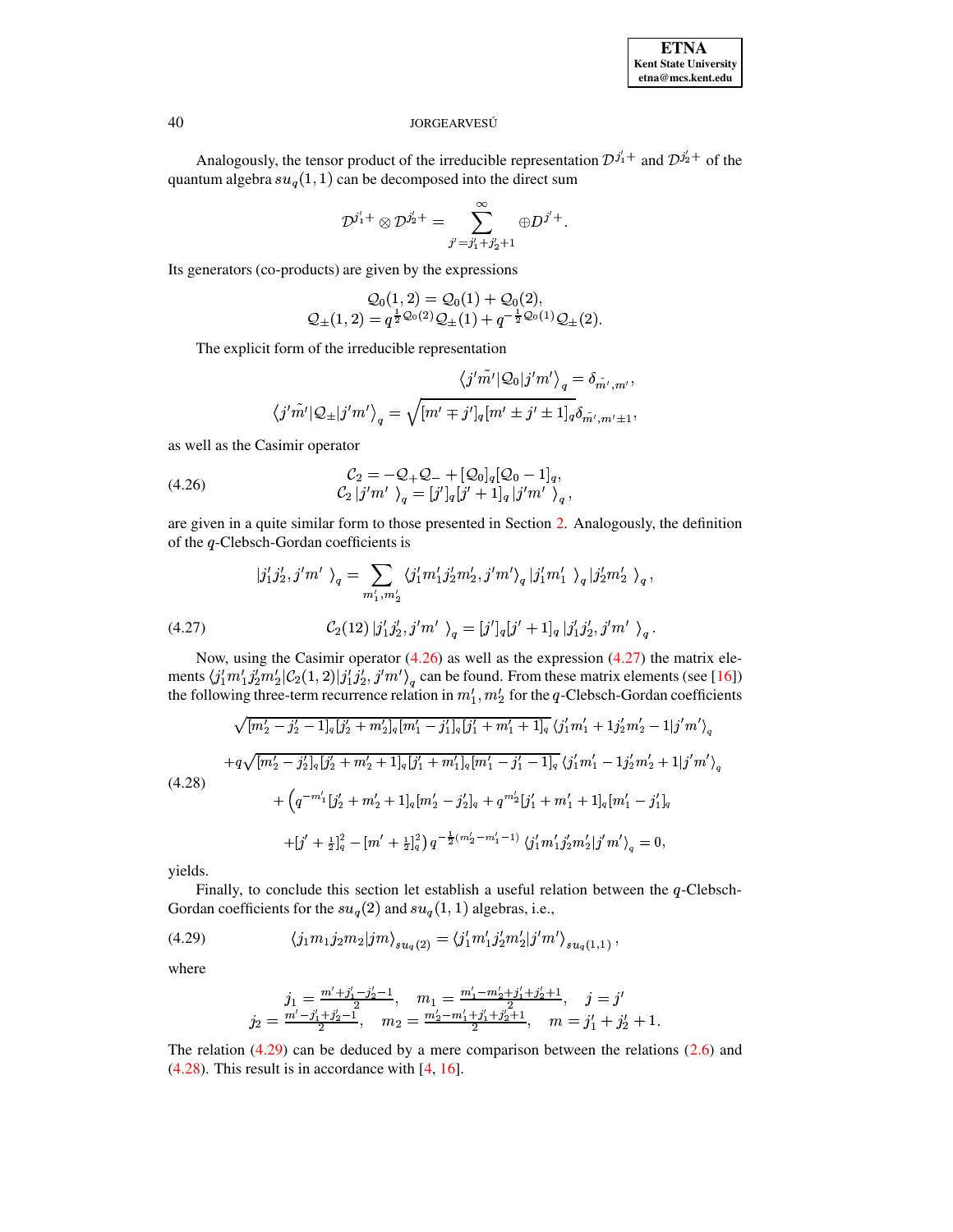# $su_q(2)$  AND  $su_q(1,1)$  ASSOCIATED WITH  $q$ -HAHN POLYNOMIALS  $41$

TABLE 5.1 *Three-term recurrence coefficients for*  $q$ -Hahn polynomials in the lattice  $x(s) = q^s$  [\[1\]](#page-19-21)

<span id="page-17-1"></span>

| Coefficient | Explicit expression                                                                                                                                                                                                                                                                                                                                                                                |
|-------------|----------------------------------------------------------------------------------------------------------------------------------------------------------------------------------------------------------------------------------------------------------------------------------------------------------------------------------------------------------------------------------------------------|
| $\alpha_n$  | $\frac{\kappa_q q^{-\frac{1}{2}(\alpha+\beta+1)}[n+1]_q[\alpha+\beta+n+1]_q}{\kappa_q q^{-\frac{1}{2}(\alpha+\beta+1)}$<br>$\frac{1}{[\alpha + \beta + 2n + 2]_q[\alpha + \beta + 2n + 1]_q}$                                                                                                                                                                                                      |
| $\beta_n$   | $\frac{q^{\frac{\alpha-\beta+N-1}{2}}}{\left[\alpha+\beta+2n\right]_q\left[\alpha+\beta+2n+2\right]_q}\Bigg\{\left([N-n]_q[n]_q[\alpha+\beta+2n+2]\right\}$<br>$- [N - n - 1]_q [n + 1]_q [\alpha + \beta + 2n]_q$<br>$+q^{\frac{\beta-\alpha}{2}}\left(\frac{[\alpha+\beta+N+n+1]_q[n+1]_q}{[\alpha+\beta+2n]_q^{-1}}-\frac{[\alpha+\beta+N+n]_q[n]_q}{[\alpha+\beta+2n+2]_q^{-1}}\right)\bigg\}$ |
| $\gamma_n$  | $\kappa_q q^{\alpha+N-\frac{1}{2}}[\alpha+n]_q[\beta+n]_q[\alpha+\beta+N+n]_q[N-n]_q$<br>$[\alpha + \beta + 2n]_q[\alpha + \beta + 2n + 1]_q$                                                                                                                                                                                                                                                      |

<span id="page-17-0"></span>**5. Remark** on the q-Hahn polynomials for  $x(s) = q^s$ . Here we will present a brief description on some basic characteristics of these polynomials from the point of view of the Nikiforov-Uvarov approach [\[29\]](#page-20-0), specially, the three-term recurrence relation. The importance of this relation in connection with the  $q$ -CGC was already discussed in the above section. We focus our attention in this relation since when  $q \to 1$  the parameters  $\alpha_n$  and  $\gamma_n$  clearly go to zero as a consequence of the multiplicative factor  $\kappa_q$  (see the equation [\(2.1\)](#page-2-1) as well as Table [5.1\)](#page-17-1). Thus, this relation loses sense in this limiting case. Therefore, this comparative analysis reveals that the three-term recurrence relation –for instance– is not a  $q$ analogue relation because it has not the corresponding partner property for the classical Hahn polynomials, which does not happen in the investigated case  $x(s) = \frac{q-1}{q-1}$  (see Section [4\)](#page-7-0).

The q-Hahn polynomials in the lattice  $x(s) = q^s$  have been studied in [\[1,](#page-19-21) [2,](#page-19-18) [33\]](#page-20-15). Despite the fact that we can use the same scheme presented in Section [4](#page-7-0) to obtain them, we will omit it. Below we will summarize few results. Let chose  $x(s) = q^s$ , i.e.,  $c_1 = 1$  and  $c_3 = 0$ . In this case, with the parameters

$$
B_n = \frac{(-1)^n}{q^{\frac{n}{2}} \kappa_q^n [n]_q!},
$$
  

$$
\varsigma_1 = 0, \quad \varsigma_2 = N + \alpha, \quad \bar{\varsigma}_1 = -\beta - 1, \quad \bar{\varsigma}_2 = N - 1, \quad A = -q^{\frac{1}{2}(N+\alpha)},
$$

we obtain the  $q$ -Hahn polynomials  $[24, 33]$  $[24, 33]$  $[24, 33]$ . Indeed, from  $(4.4)-(4.5)$  $(4.4)-(4.5)$  $(4.4)-(4.5)$  we have

$$
\begin{array}{ll} h_n^{\alpha,\beta}(s,N)_q & = \frac{q^{\frac{n}{2}(\alpha+N)}(q^{\beta+1};q)_n(q^{1-N};q)_n}{\kappa_q^n(q;q)_n} \; _3\varphi_2\left( \begin{array}{c} q^{-n},q^{-s},q^{n+\alpha+\beta+1} \\ q^{\beta+1},q^{1-N} \end{array} ;q,q \right) \\ & = \frac{(q^{\beta+1};q)_n(q^{N+\alpha+\beta+1};q)_n}{q^{-\frac{n}{2}(N+\alpha+2\beta+n+1)}\kappa_q^n(q;q)_n} \; _3\varphi_2\left( \begin{array}{c} q^{-n},q^{s+\beta+1},q^{n+\alpha+\beta+1} \\ q^{\beta+1},q^{N+\alpha+\beta+1} \end{array} ;q,q \right). \end{array}
$$

In addition, for  $\lambda_n$  we find

$$
\lambda_n = q^{\frac{1}{2}(\alpha+\beta+2)} [n]_q [n+\alpha+\beta+1]_q.
$$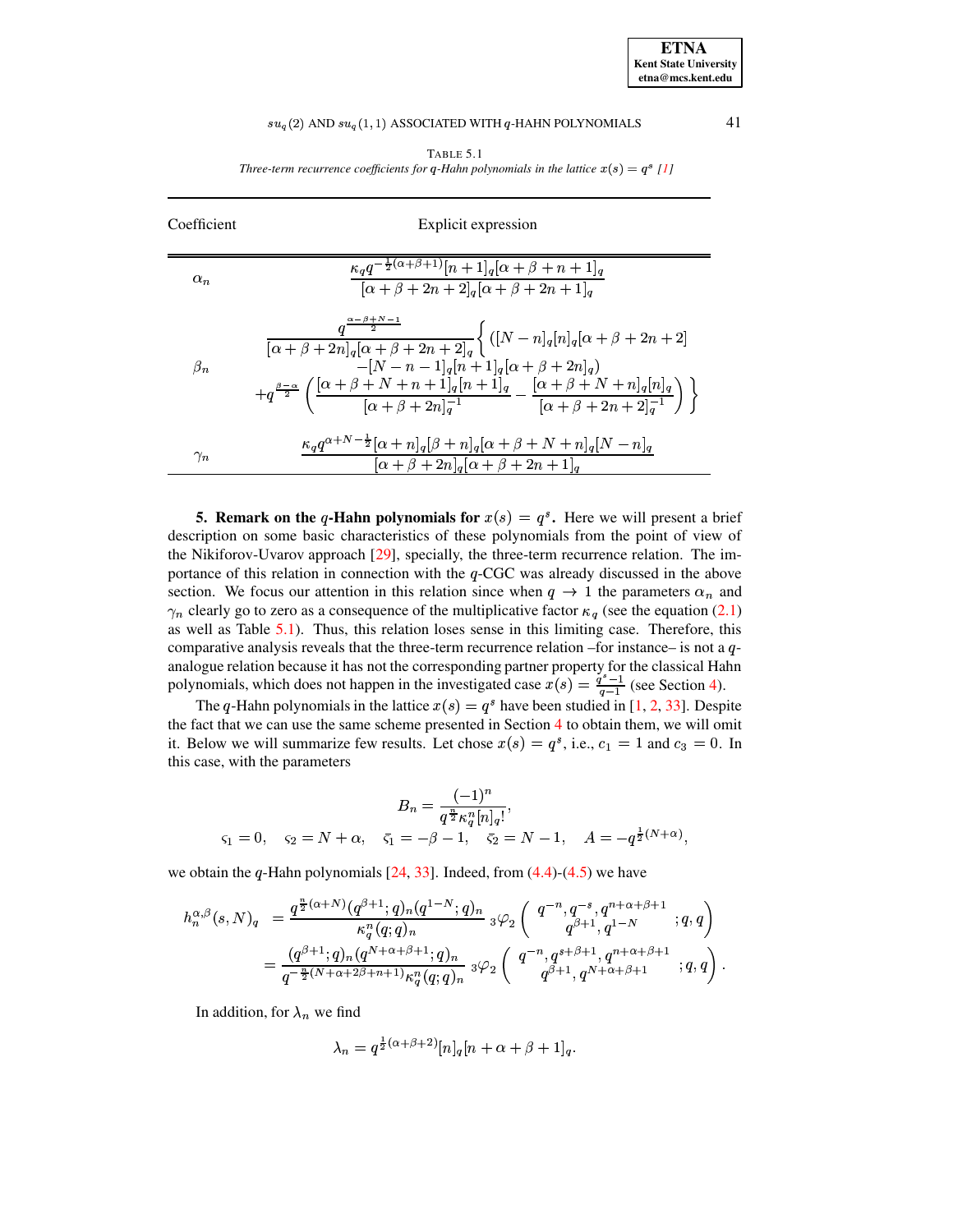<span id="page-18-0"></span>**6. Conclusions and remarks.** The method presented in this paper connects in a precise way (see equation [\(4.24\)](#page-14-0)) the q-Hahn polynomials with  $q$ -CGC, i.e., the Nikiforov-Uvarov approach and the quantum group representation one. The Pearson type approach to  $q$ -Hahn polynomials used here is based on a specific kind of lattices  $x(s)$ . In fact, this approach is very effective since the lattice  $x(s)$  is always the same for each relation used through the paper, i.e., the lattice is the same for Pearson-type difference equation, hypergeometric-type difference equation, structure relation, difference-recurrence relation, and orthogonality relation which could not occur in other approaches. For example, it could happen that the difference equation is given on the lattice  $x(s) = q^s$  and the orthogonality relation on  $x(s) = q^{-s}$ . Thus, our approach avoids this and unifies the election of the lattice.

As the reader has observed the limit  $q \to 1$  do not transform directly the polynomials on  $x(s) = q^s$  into the classical discrete Hahn polynomials since a rescaling factor before taking limits is needed. However, one of the contributions contained in the paper is precisely to avoid this. In such a way we avoid to answer the following questions: Is the rescaling factor the same for all the aforementioned relations/characterizations? or different rescaling factor should be introduced depending on the specific relation for which one is looking for the classical analogue? With the lattice  $x(s) = \frac{q-1}{s-1}$  proposed in the paper one can avoid this; therefore the q-Hahn polynomials on  $x(s)$  just becomes directly into the classical Hahn polynomials. Moreover, there is also another reason. When one computes all the characteristics of the q-Hahn polynomials on  $x(s) = q^s$  such as the three-term recurrence relation, structure relations, etc, and takes the limit  $q \to 1$  one realizes that all these formulas becomes zero. For getting a non trivial result one should use not only a rescaling factor and some times the higher (usually 2) order Taylor expansion. One can avoid this by using an appropriate lattice.

On the other hand, notice that the  $q$ -Hahn polynomials obtained in this paper are new ones despite the fact they are included in the Nikiforov-Uvarov approach. Regarding this to avoid confusions let us comment a couple of things. First, any change of variable carried out to transform the weight (measure) which leads to a non-linear change of the support of the measure never will produce up to a constant depending on the degree the same polynomials. For instance, if the orthogonality condition of a discrete orthogonal polynomial  $P_n$  are given on the lattice  $\{x_k = x(k) \mapsto \Re^+ : k = 0, 1, \ldots, N-1\}$ , being the support of the measure the closure of  $\{x_k\}_{k=0}^N$ . Then, for such a support the orthogonality condition

$$
\sum_{s=0}^{N-1} P_n(x(s))x^k(s)\,\rho(s)\Delta x(s-\tfrac{1}{2})=0, \quad k=0,1,\ldots,n-1,
$$

by replacing s by  $N-1-t$  leads us to a completely different polynomial family. Notice that the support is not the set  $\{0, \ldots, N-1\}$  to which belongs the variable s.

Second, the  $q$ -Hahn polynomials studied in this paper are the solution of the corresponding second order difference equation of hypergeometric type on the non-uniform lattice  $x(s)$ . Since this equation is linear one can always make a change of variable to convert the lattice  $x(s) = c_1 q^s + c_2$  into  $x(s) = q^s$ , in fact if one writes the solution of the equation in terms of the basic series it looks very similar (see  $[29]$ , or the paper by Nikiforov and Uvarov  $[31]$ ). Actually, this representation does not depend on  $c_2$ . Nevertheless, the polynomials are quite different since they are polynomials on different lattice. This means that when one writes the expansions of  $P_n(s)$  as polynomials in  $x(s)$  the coefficients are completely different, that is not evident when one compares the basic hypergeometric function —the reason is that in both cases the polynomial can be expanded in the  $(q^s; q)_k$  basis just in the same manner–.

Finally, we would like to point out two remarkable benefits (among others) obtained from the approach presented in this paper:

1. A unique lattice is involved in all relations.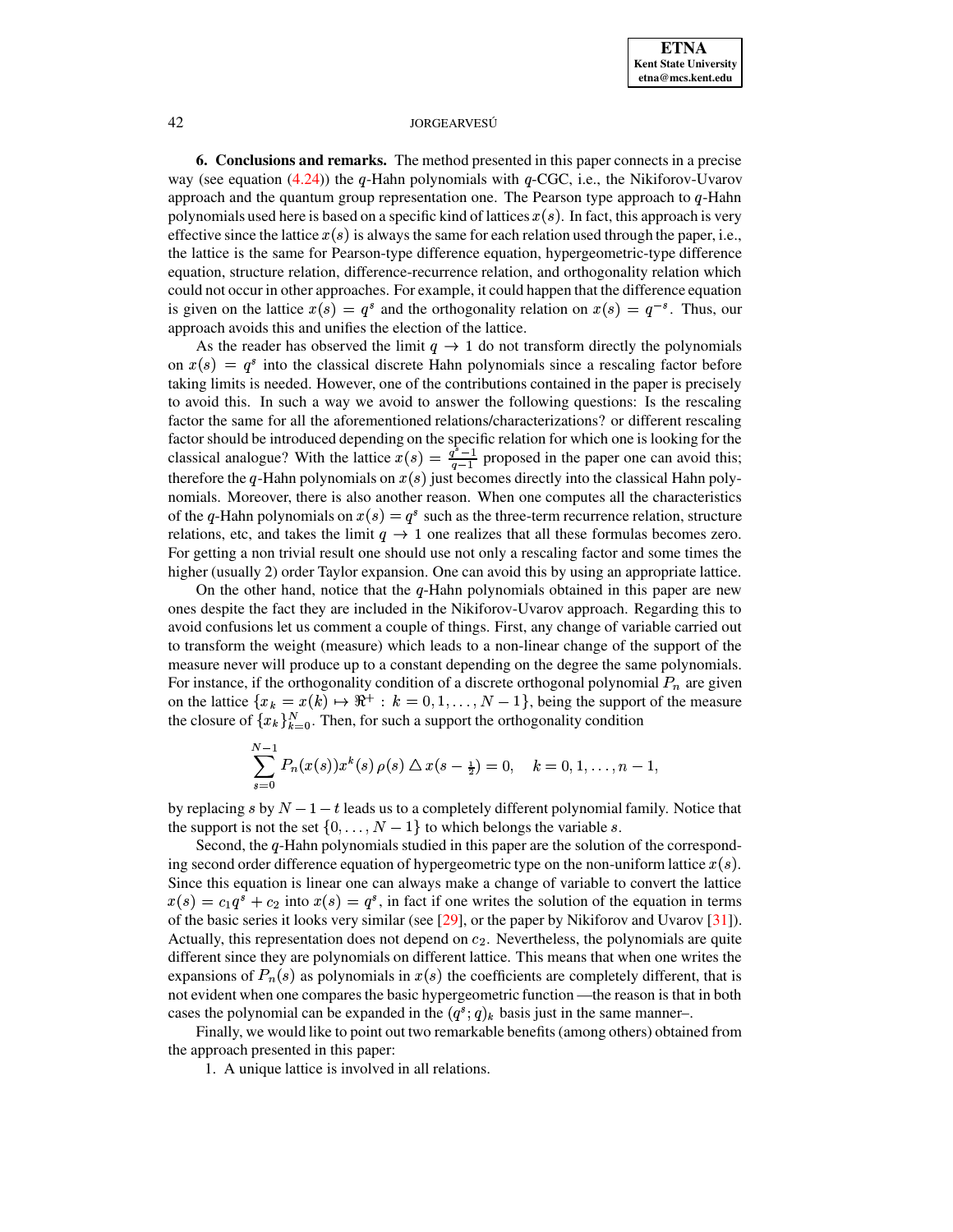$su_q(2)$  AND  $su_q(1,1)$  ASSOCIATED WITH  $q$ -HAHN POLYNOMIALS 43

2. A simple limit  $q \to 1$  without a rescaling factor is computed wherever is needed to obtain any classical property.

Acknowledgements. The author was supported by the 'Ramon` y Cajal' grant of the Ministerio de Ciencia y Tecnología of Spain as well as for the grant BFM2003-06335-C03-02. The author is grateful to Professor R. Álvarez-Nodarse from the Departamento de Análisis Matemático de la Universidad de Sevilla (Spain) for several helpful and insightful comments on an earlier draft of this contribution.

## **REFERENCES**

- <span id="page-19-21"></span><span id="page-19-18"></span>[1] R. A´ LVAREZ-NODARSE, *Polinomios hipergeometricos ´ y -polinomios*, Seminario Matematico ´ Garc´ıa de Galdeano', 26, Prensas Universitarias de Zaragoza, Zaragoza, 2003.
- [2] R. ÁLVAREZ-NODARSE AND J. ARVESÚ, *On the q-polynomials in the exponential lattice*  $x(s) = c_1 q^s +$  $c_3$ , Integral Transforms Spec. Funct., 8 (1999), pp. 299–324.
- <span id="page-19-13"></span>[3] R. N. A´ LVAREZ, D. BONATSOS AND YU. F. SMIRNOV, *-Deformed vibron model for diatomic molecules*, Phys. Rev. A, 50 (1994), pp. 1088–1095.
- <span id="page-19-16"></span>[4] R. N. ALVAREZ AND YU. F. SMIRNOV, *q-Dual Hahn polynomials on the non-uniform lattice*  $x(s)$  =  $[s]_q[s+1]_q$  and the q-algebras  $su_q(1,1)$  and  $su_q(2)$ , J. Phys. A, 29 (1996), pp. 1435–1451.
- <span id="page-19-4"></span>[5] R. ÁLVAREZ-NODARSE, J. ARVESÚ AND F. MARCELLÁN, *Modifications* of quasi-definite moment func*tionals via addition of delta and derivatives of delta Dirac functions*, Indagationes Mathematicae, 15 (2004), pp. 1–20.
- <span id="page-19-5"></span>[6] R. ASKEY, N. M. ATAKISHIYEV AND S. K. SULOV, *An analog of the Fourier transformation for a qharmonic oscillator*, Symmetries in science, VI (Bregenz) Plenum, New York, 1993, pp. 57–63.
- <span id="page-19-20"></span><span id="page-19-0"></span>[7] J. ARVESU´, *-Discrete Multiple Orthogonal Polynomials*, in preparation.
- [8] N. M. ATAKISHIYEV, M. RAHMAN AND S. K. SUSLOV, *On classical orthogonal polynomials*, Constructive Approx., 11 (1995), pp. 181–226.
- <span id="page-19-6"></span>[9] L. C. BIEDENHARN, *The quantum group*  $SU_q(2)$  *and a q-analogue of the boson operators*, J. Phys. A, 22 (1989), pp. L873–L878.
- <span id="page-19-11"></span>[10] D. BONATSOS, E. N. ARGYRES, S. B. DRENSKA, P. P. RAYCHEV, R. P. ROUSSEV AND YU. F. SMIRNOV, The  $SU_q(2)$  description of rotational Spectra and its relation to the variable moment of *the inertia model*, Phys. Lett., 251B (1990), pp. 477–482.
- <span id="page-19-14"></span>[11] D. BONATSOS, E. N. ARGYRES AND P. P. RAYCHEV,  $SU_q(1,1)$  description of vibrational molecular *spectra*, J. Phys. A, 24 (1991), pp. L403–L408.
- <span id="page-19-12"></span>[12] D. BONATSOS, S. B. DRENSKA, P. P. RAYCHEV, R. P. ROUSSEV AND YU. F. SMIRNOV, *Description of* superdeformed bands by the quantum algebra  $SU_q(2)$ , J. Phys. G, 17 (1991), pp. L67-L74.
- <span id="page-19-15"></span><span id="page-19-1"></span>[13] D. BONATSOS, P. P. RAYCHEV, R. P. ROUSSEV AND YU. F. SMIRNOV, *Description of rotational molec-* $\mu$ lar *spectra by the quantum algebra*  $SU_q(2)$ , Chem. Phys. Lett., 175 (1990), pp. 300–306.
- [14] C. CAMPIGOTTO, YU. F. SMIRNOV AND S. G. ENIKEEV, *-Analogue of the Kravchuk and Meixner orthogonal polynomials*, J. of Comput. and Appl. Math., 57 (1995), pp. 87–97.
- <span id="page-19-3"></span>[15] T. S. CHIHARA, *An Introduction to Orthogonal Polynomials*, Gordon and Breach Science Publishers, New York, 1978.
- <span id="page-19-2"></span>[16] A. DEL SOL MESA AND YU. F. SMIRNOV, *Clebsch-Gordan and Racah coefficients for*  $U_q(1,1)$  *quantum algebra*, (Discrete series) In Scattering, Reactions, Transitions in Quantum Systems and Symmetry Methods, R.M. Asherova and Yu.F. Smirnov, eds., 1991.
- <span id="page-19-7"></span>[17] V. K. DOBREV, P. TRUINI AND L. C. BIEDENHARN, *Representation theory approach to the polynomial solutions* of q-difference equations:  $U_q(sl(3))$  and beyond, J. Math. Phys., 35 (1994), pp. 6058–6075.
- <span id="page-19-9"></span>[18] V. G. DRINFEL'D, *Quantum groups*, Proc. Int. Congress of Mathematicians, Berkeley, 1986, pp. 798–820, see also American Mathematical Society 1987, Providence, RI.
- <span id="page-19-10"></span>[19] L. D. FADDEEV, *Integrable models in (1+1)-dimensional quantum field theory*, Les Houches Lecturesr, North-Holland/Elsevier, Amsterdam, 1982, pp. 563–573.
- <span id="page-19-19"></span>[20] G. GASPER AND M. RAHMAN, *Basic hypergeometric series*, Cambridge University Press, Cambridge, 1990.
- <span id="page-19-22"></span>[21] A. U. KLIMYK, YU. F. SMIRNOV AND B. GRUBER, *Representations* of the quantum algebras  $U_q(su(2))$ *and*  $U_q(su(1, 1))$ , Symmetries in Science V, B. Gruber et al., eds., Plenum Press, New York, 1991.
- <span id="page-19-17"></span>[22] H. T. KOELINK, *Askey-Wilson polynomials and the quantum group: survey and applications*, Acta Appl. Math., 44 (1996), pp. 295–352.
- <span id="page-19-8"></span>[23] H. T. KOELINK AND T. H. KOORNWINDER, *The Clebsch-Gordan coefficients for the quantum group*  $SU_{\mu}(2)$  and *q*-Hahn *polynomials*, Indag. Math., 4 (1989), pp. 443–456.